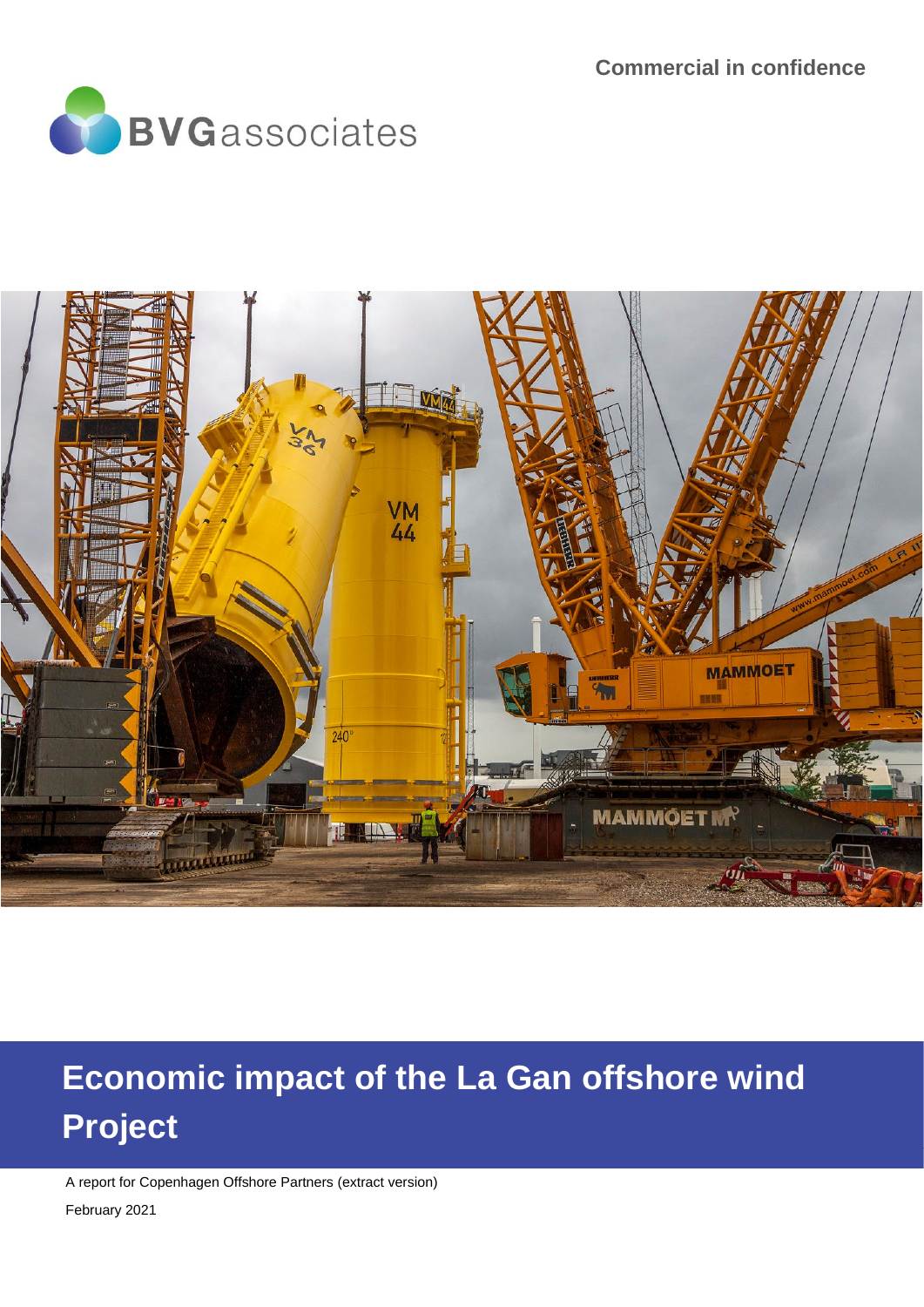

# **Document history**

| <b>Revision</b> | <b>Description</b> | Circulation classification Authored Checked Approved |            |            |     | <b>Date</b> |
|-----------------|--------------------|------------------------------------------------------|------------|------------|-----|-------------|
|                 | Final report       | Commercial in confidence                             | <b>CJF</b> | <b>AER</b> | AER | 05 Feb 2021 |

| <b>Circulation classification</b>                        | <b>Description</b>                                                                                                                                                                                                |
|----------------------------------------------------------|-------------------------------------------------------------------------------------------------------------------------------------------------------------------------------------------------------------------|
| Strictly confidential to XX (name<br>person(s) or group) | Not to be circulated beyond the named persons or group within client                                                                                                                                              |
| <b>Commercial in confidence</b>                          | Not to be circulated beyond client (or BVG Associates if no client specified)                                                                                                                                     |
| <b>Supplied under NDA</b>                                | Not to be circulated beyond client or other organisation party to a non-disclosure<br>agreement (NDA) with the client (subject to any additional terms agreed with the client<br>in [state details of agreement]) |
| <b>Client discretion</b>                                 | Circulation is at the discretion of the client (subject to any terms agreed with the client<br>in [state details of agreement]                                                                                    |
| Unrestricted                                             | No restriction on circulation                                                                                                                                                                                     |

Note: Circulation classification may not be changed on a document. Only BVGA may issue a revised document with a revised circulation classification.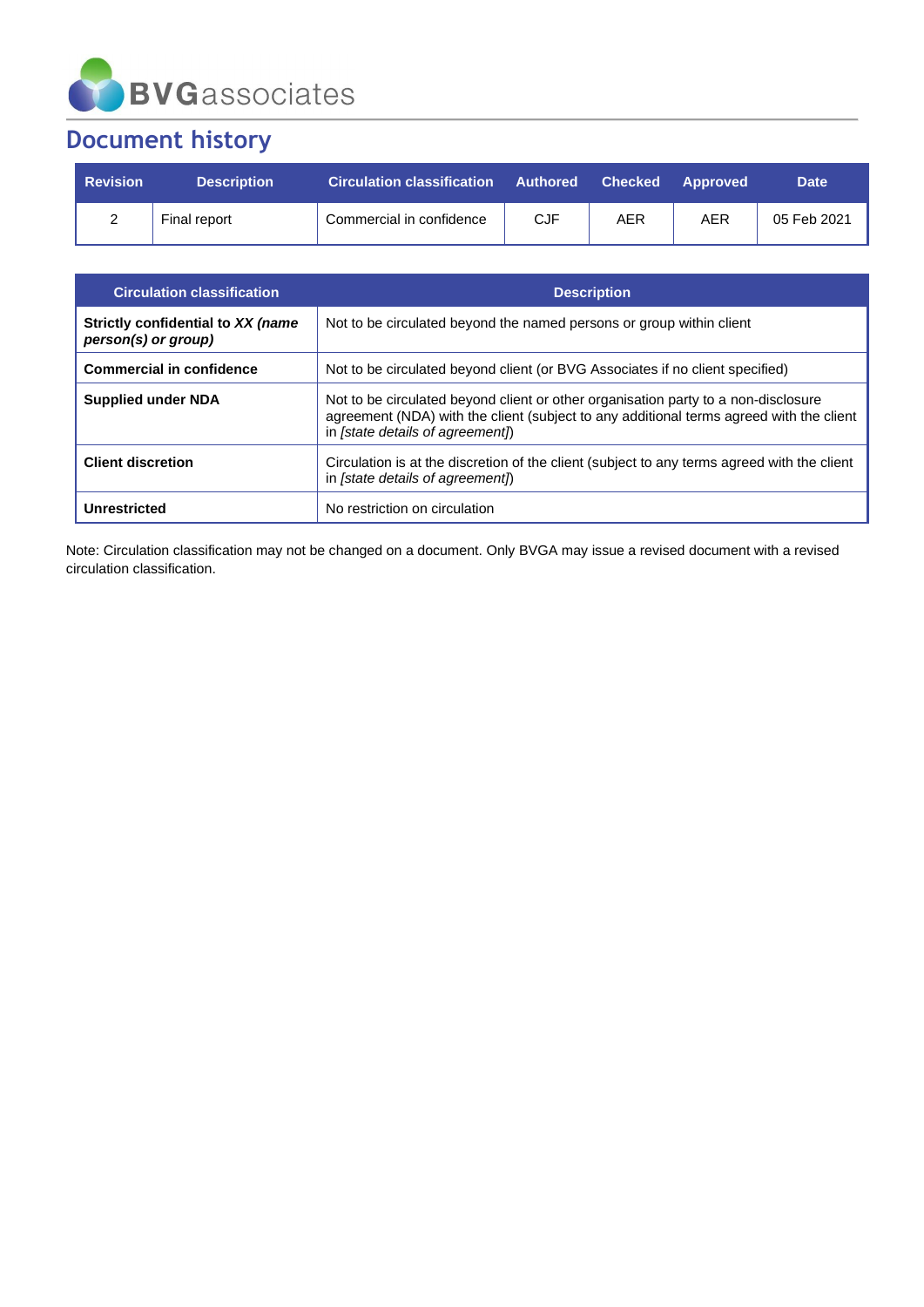### **BVG Associates**

BVG Associates is an independent renewable energy consultancy focussing on wind, wave and tidal, and energy systems. Our clients choose us when they want to do new things, think in new ways and solve tough problems. Our expertise covers the business, economics and technology of renewable energy generation systems. We're dedicated to helping our clients establish renewable energy generation as a major, responsible and cost-effective part of a sustainable global energy mix. Our knowledge, hands-on experience and industry understanding enables us to deliver you excellence in guiding your business and technologies to meet market needs.

- BVG Associates was formed in 2006 at the start of the offshore wind industry.
- We have a global client base, including customers of all sizes in Europe, North America, South America, Asia and Australia.
- Our highly experienced team has an average of over 10 years' experience in renewable energy.
- Most of our work is advising private clients investing in manufacturing, technology and renewable energy projects.
- We've also published many landmark reports on the future of the industry, cost of energy and supply chain.

# **Copyright**

This report and its content is copyright of BVG Associates Limited - © BVG Associates 2021. All rights are reserved.

### **Disclaimer**

- 1. This document is intended for the sole use of the Client who has entered into a written agreement with BVG Associates Ltd or BVG Associates LLP (jointly referred to as "BVGA"). To the extent permitted by law, BVGA assumes no responsibility whether in contract, tort including without limitation negligence, or otherwise howsoever, to third parties (being persons other than the Client), and BVGA shall not be liable for any loss or damage whatsoever suffered by virtue of any act, omission or default (whether arising by negligence or otherwise) by BVGA or any of its employees, subcontractors or agents. A Circulation Classification permitting the Client to redistribute this document shall not thereby imply that BVGA has any liability to any recipient other than the Client.
- 2. This document is protected by copyright and may only be reproduced and circulated in accordance with the Circulation Classification and associated conditions stipulated in this document and/or in BVGA's written agreement with the Client. No part of this document may be disclosed in any public offering memorandum, prospectus or stock exchange listing, circular or announcement without the express and prior written consent of BVGA.
- 3. Except to the extent that checking or verification of information or data is expressly agreed within the written scope of its services, BVGA shall not be responsible in any way in connection with erroneous information or data provided to it by the Client or any third party, or for the effects of any such erroneous information or data whether or not contained or referred to in this document.

*The views expressed in this report are those of BVG Associates. The content of this report does not necessarily reflect the views of Copenhagen Offshore Partners.*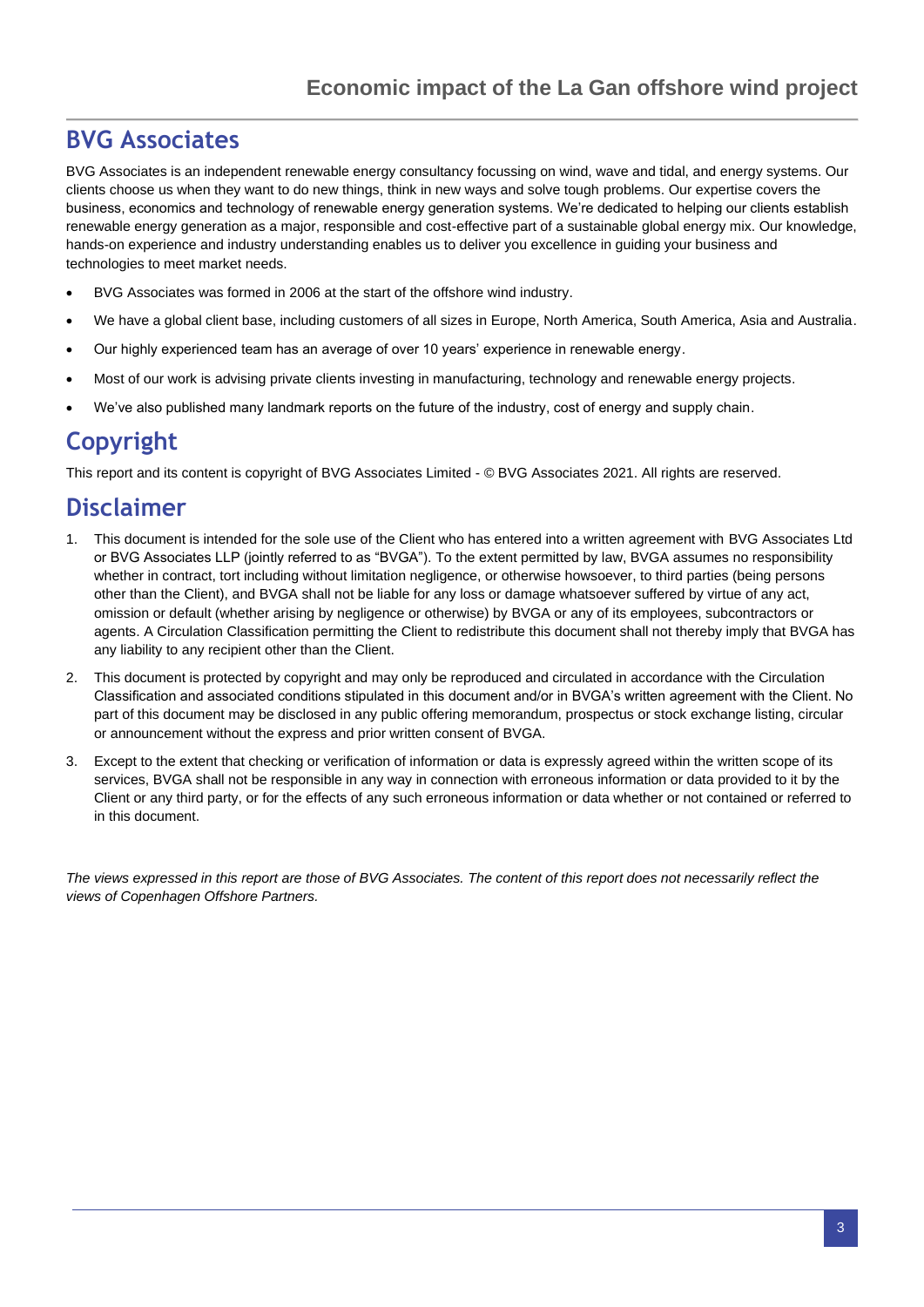

# **Contents**

# List of figures

| Figure 1 The suppliers that participated in the study, categorised according to their main area of expertise in offshore wind.  6  |
|------------------------------------------------------------------------------------------------------------------------------------|
|                                                                                                                                    |
| Figure 3 Vietnamese full-time equivalent (FTE) jobs for the baseline scenario, split into direct, indirect and induced jobs. 1 FTE |

# **List of tables**

| Table 1 Vietnamese gross-value added (GVA) and number of full time equivalent (FTE) jobs for the La Gan project baseline |  |
|--------------------------------------------------------------------------------------------------------------------------|--|
| Table 2 Vietnamese GVA and number of FTE years for the La Gan project baseline scenario, categorised by supply chain     |  |
|                                                                                                                          |  |
|                                                                                                                          |  |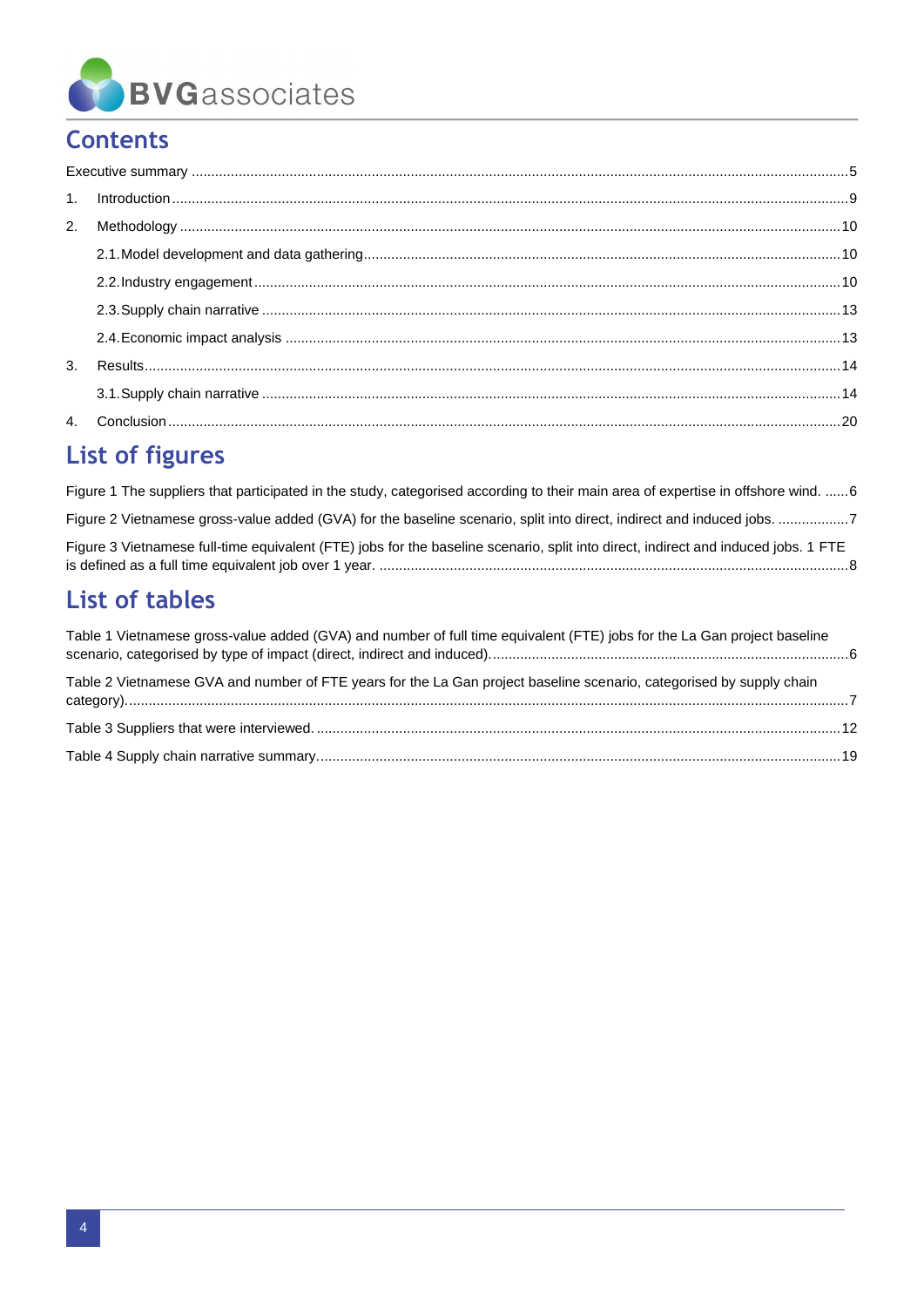### <span id="page-4-0"></span>**Executive summary**

The La Gan project is a 3.5GW offshore wind project currently in development off the coast of the Binh Thuan province of Vietnam. The project development is being led by Copenhagen Offshore Partners (COP) on behalf of Copenhagen Infrastructure Partners and the project owners.

The project will provide significant benefits to Vietnam. For the baseline scenario examined, which assumes some additional investment into the Vietnamese offshore wind industry, the La Gan project is projected to provide the following benefits:

- Contribution of over US\$9 billion to the Vietnamese economy over the project lifetime. The most significant contributions are from the development of the wind farm, foundations supply, onshore transmission supply and operations and maintenance. In all these areas Vietnam has strong expertise, meaning that local suppliers can be utilised more heavily.
- The project is expected to create over 130,000 Full time equivalent (FTE) jobs including 45,880 direct FTE jobs in Vietnam. 1 FTE is defined as a full time equivalent job over 1 year
- The total Vietnamese content is projected to be 44.1% across the full supply chain.
- About 250 TWh of energy will be generated over the project lifetime. The fully constructed 3.5GW wind farm could power about 7 million households per year.<sup>1</sup>
- 130 million tonnes of  $CO<sub>2</sub>$  emissions avoided over the project lifetime.<sup>2</sup>

The market associated with this scenario and level of investment is about equivalent to 25GW of Vietnamese offshore wind projects by 2035.

This report examines the economic impact of the project, investigating the benefit that the project could deliver to the Vietnamese economy.

To strengthen our analysis, we interviewed 13 companies active in the Vietnamese offshore wind supply chain, who were chosen for their expertise and track record. These companies, categorised according to their main area of expertise, are shown in [Figure 1.](#page-5-0)

From these interviews and our previous work in this area we built up a narrative of which goods and services in the supply chain could be supplied by Vietnamese companies. We then calculated the following economic metrics over the full project lifecycle:

- Vietnamese content: the proportion of the offshore wind goods and services supplied by Vietnamese companies.
- Gross-value added (GVA): a measure of the contribution of the La Gan project to the gross domestic product (GDP) of Vietnam.
- Full time equivalent (FTE) year jobs: One FTE year is defined as a full-time equivalent job for one year, with part-time or part-year work considered as appropriate.

The metrics included:

- Direct impacts: those associated with the activity of developers and their major contractors
- Indirect impacts: those associated with the suppliers to the developer or its major contractors, and
- Induced: those associated with the personal spending of the direct and indirect workforce.

We examined a "business as usual" scenario, assuming minimal additional investment in Vietnam and a "baseline" scenario which assumed a higher level of investment into the offshore wind industry.

[Table 1](#page-5-1) an[d Table 2](#page-6-1) show the results for the baseline scenario. These are also presented across the full project lifecycle i[n Figure 2](#page-6-0) an[d Figure 3](#page-7-0) for the type of impact (direct, indirect or induced). We calculated that the La Gan project could provide over \$9 billion GVA for the Vietnamese economy through the creation of over 130,000 FTE years.

<sup>1</sup> Assuming 45% net capacity factor and 2,000 kWh consumed per year per home in Vietnam in 2033.

<sup>2</sup> Assuming 500 tonnes/GWh is produced by the equivalent capacity of fossil fuels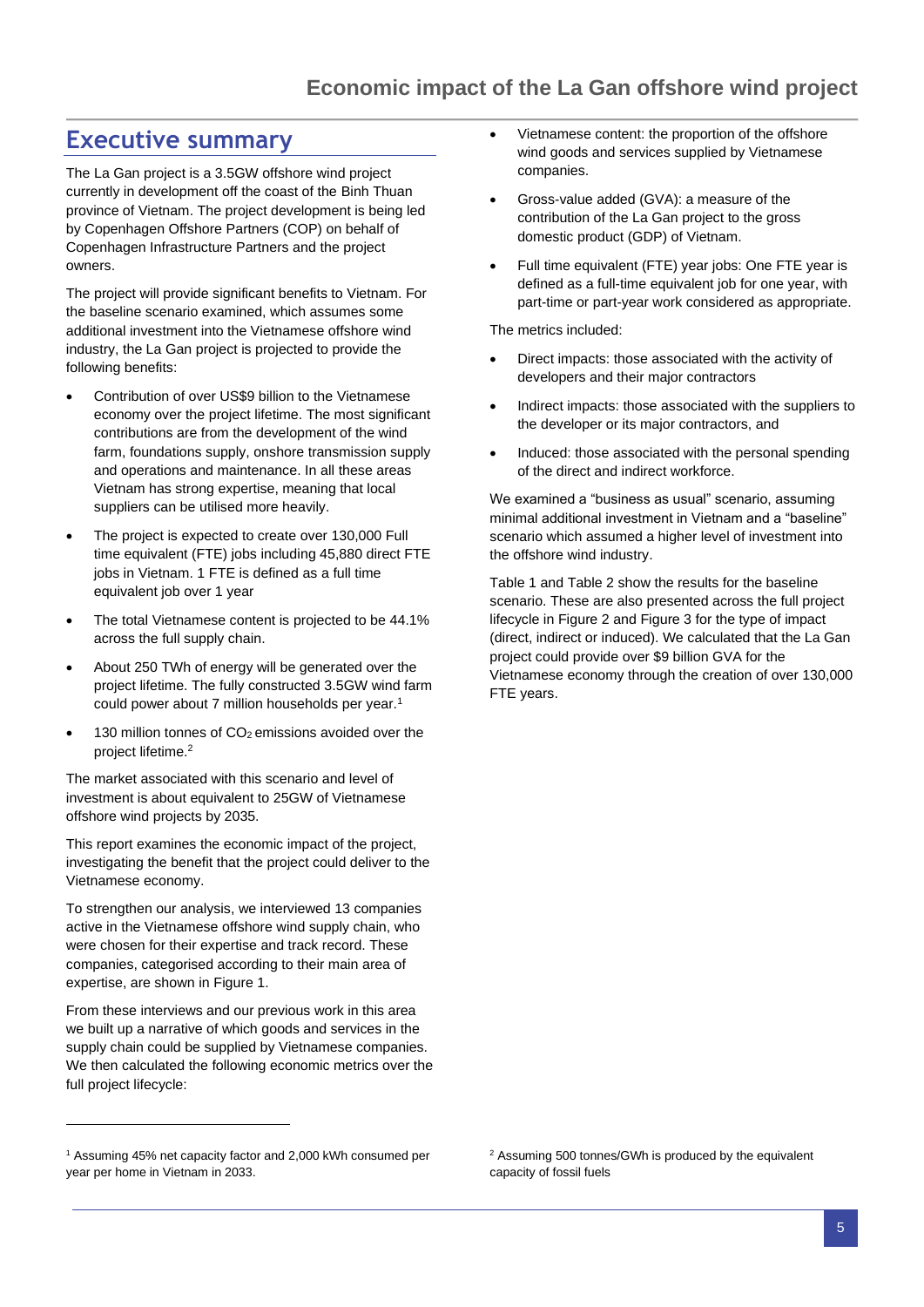



<span id="page-5-0"></span>**Figure 1 The suppliers that participated in the study, categorised according to their main area of expertise in offshore wind.**

<span id="page-5-1"></span>**Table** 1 **Vietnamese gross-value added (GVA) and number of full time equivalent (FTE) jobs for the La Gan project baseline scenario, categorised by type of impact (direct, indirect and induced).**

| <b>Impact</b> | <b>GVA</b>      | Number of FTE jobs |  |  |
|---------------|-----------------|--------------------|--|--|
| <b>Direct</b> | \$4,459 million | 45,880             |  |  |
| Indirect      | \$2,803 million | 49,950             |  |  |
| Induced       | \$1,932 million | 38,790             |  |  |
| <b>Total</b>  | \$9,194 million | 134,620            |  |  |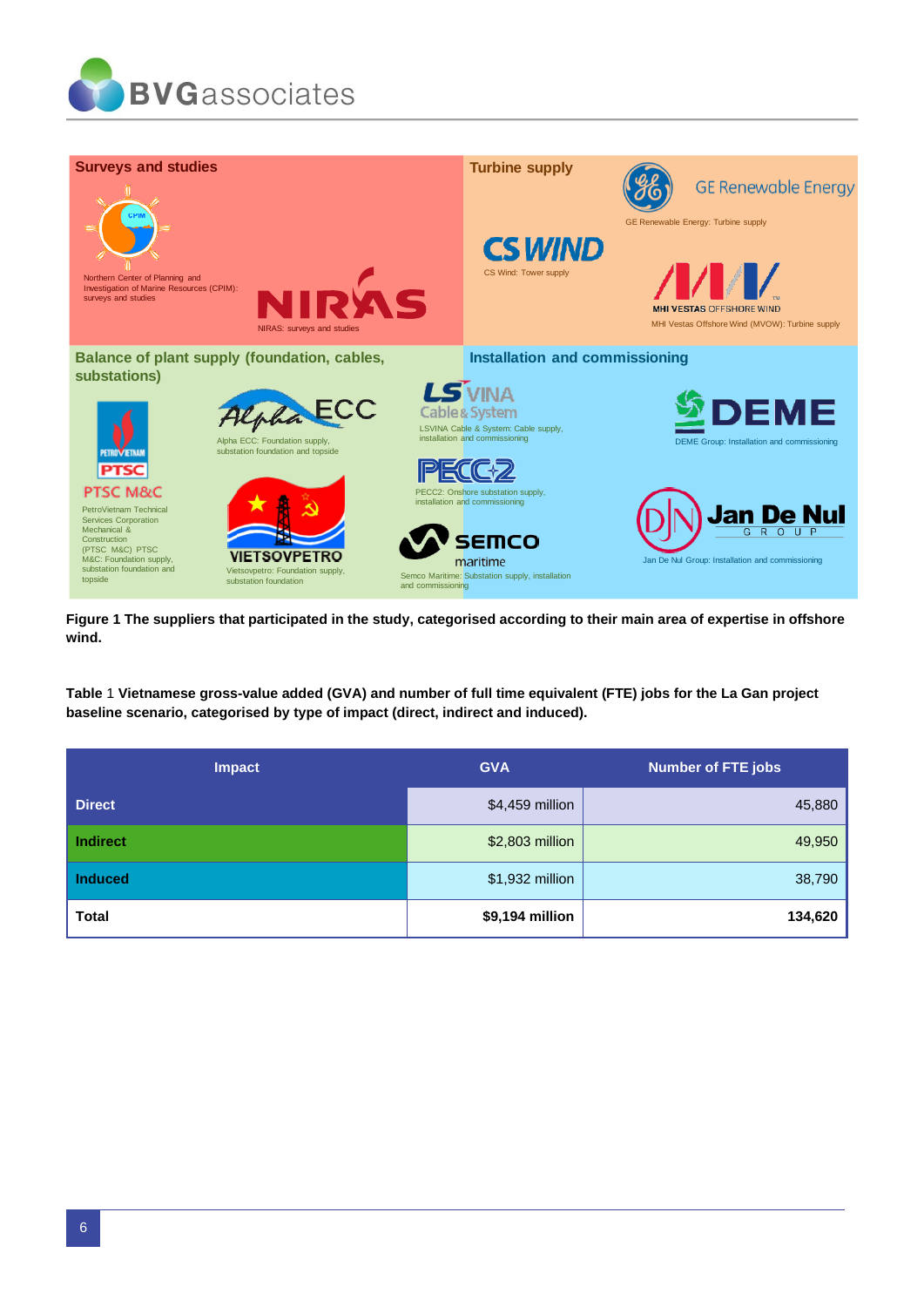<span id="page-6-1"></span>**Table 2 Vietnamese GVA and number of FTE years for the La Gan project baseline scenario, categorised by supply chain category).**

| <b>Supply chain category</b>               | <b>GVA</b>      | <b>Number of FTE years</b> |
|--------------------------------------------|-----------------|----------------------------|
| <b>Development and project management</b>  | \$880 million   | 13,260                     |
| <b>Turbine</b>                             | \$442 million   | 7,960                      |
| <b>Foundation supply</b>                   | \$646 million   | 12,250                     |
| <b>Array cable supply</b>                  | \$0 million     | $\mathbf{0}$               |
| <b>Export cable supply</b>                 | \$83 million    | 1,470                      |
| Onshore and offshore substation supply     | \$1,232 million | 22,440                     |
| <b>Operational infrastructure</b>          | \$185 million   | 4,050                      |
| <b>Installation and commissioning</b>      | \$943 million   | 18,550                     |
| <b>Operations, maintenance and service</b> | \$4,134 million | 46,410                     |
| Decommissioning                            | \$651 million   | 8,220                      |
| <b>Total</b>                               | \$9,194 million | 134,620                    |



<span id="page-6-0"></span>**Figure 2 Vietnamese gross-value added (GVA) for the baseline scenario, split into direct, indirect and induced jobs.**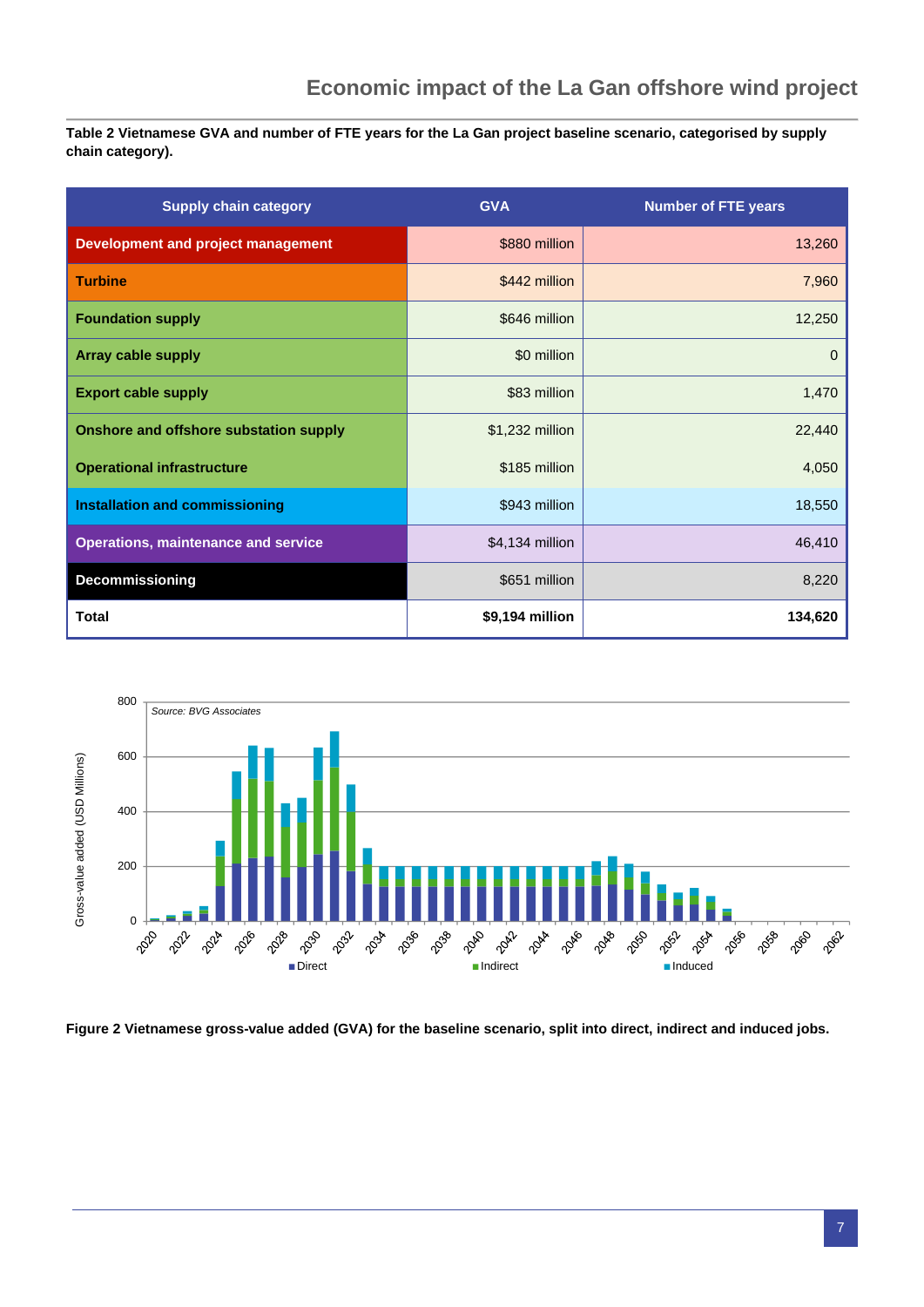



<span id="page-7-0"></span>**Figure 3 Vietnamese full-time equivalent (FTE) jobs for the baseline scenario, split into direct, indirect and induced jobs. 1 FTE is defined as a full time equivalent job over 1 year.**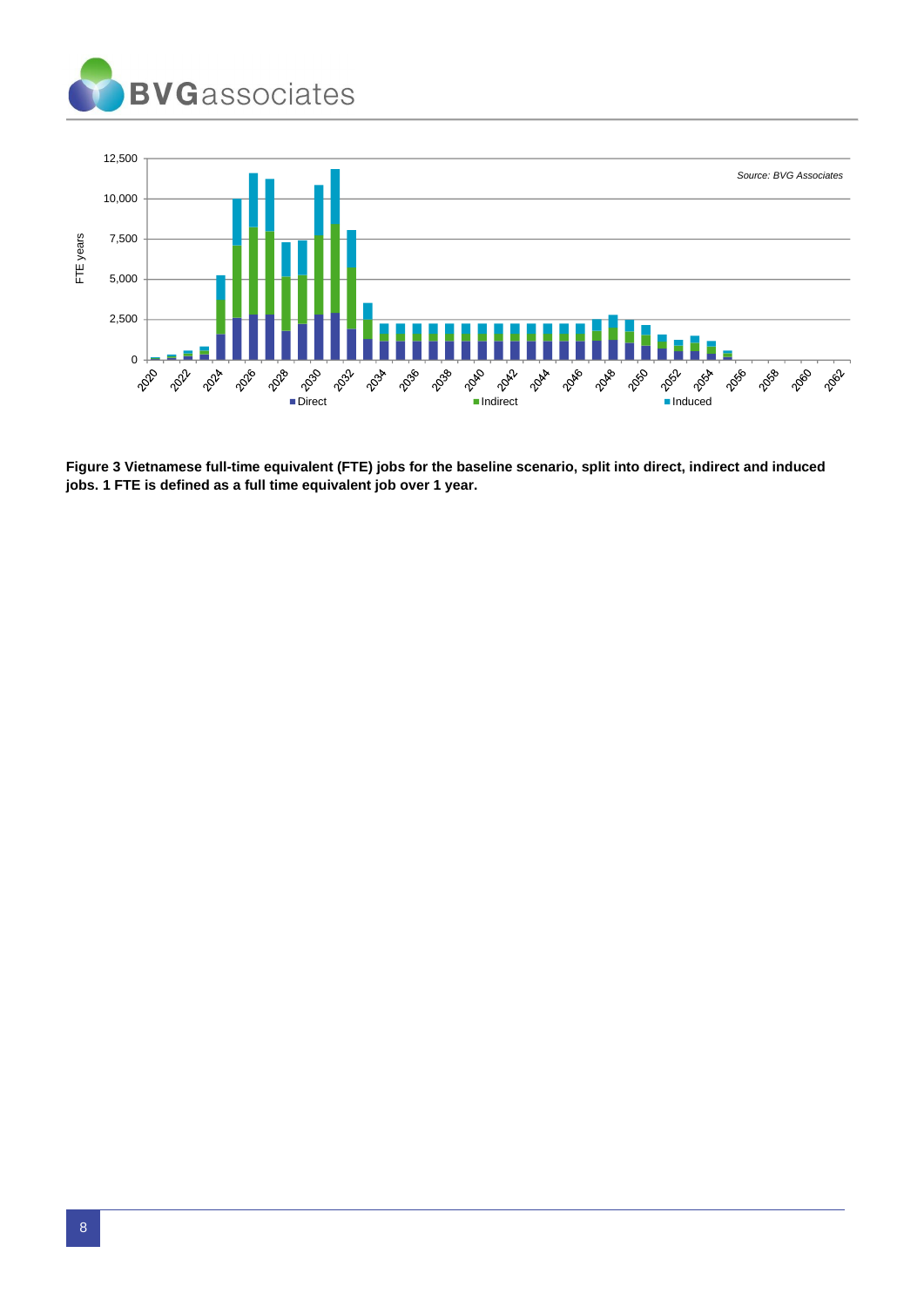### <span id="page-8-0"></span>**1. Introduction**

The La Gan project is an offshore wind project currently being developed in Vietnam. It is anticipated to be one of the first large scale offshore wind farms in the country, with a potential capacity of 3.5GW that will be constructed in several phases. Copenhagen Offshore Partners (COP) is leading the development of the project on behalf of Copenhagen Infrastructure Partners (CIP) and the project owners.

COP invited BVG Associates (BVGA) to undertake an economic impact analysis. The La Gan project is attracting political attention, and a key challenge for the project partners will be communicating the employment impacts of the project. It is important to demonstrate the benefits to encourage and maintain positive discussions between the project partners and La Gan stakeholders (for example the Vietnamese government).

The aim of this study is to assess the economic impact of the project by calculating the following indicators:

- Annual and total employment created by all phases of the project, from project development to decommissioning, and
- Annual and total gross value added (GVA) for all project phases.

By sharing these results with relevant stakeholders, the project owners will be able to hold positive discussions and build the healthy relationships that are key for streamlining the project.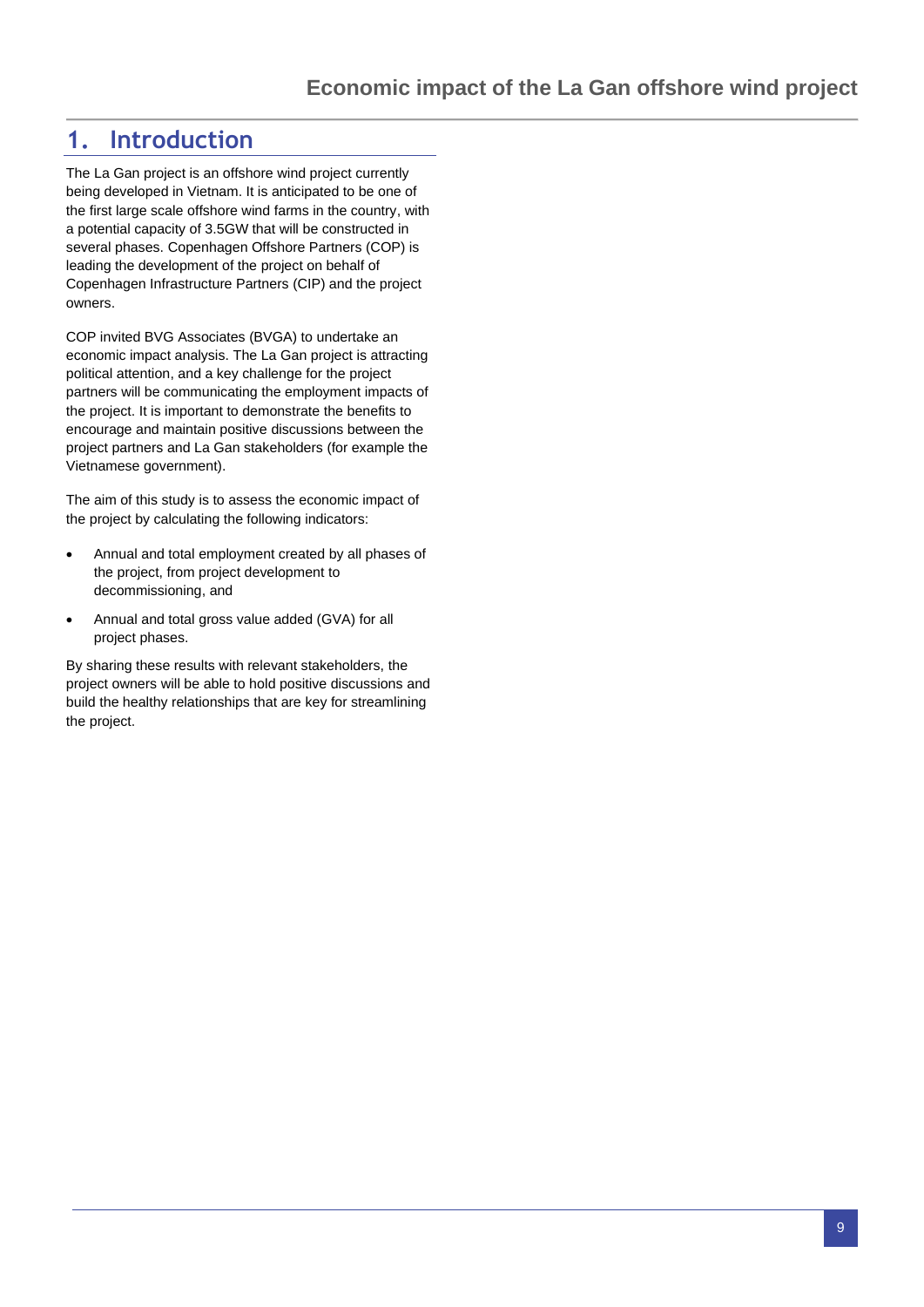

### <span id="page-9-0"></span>**2. Methodology**

Given the uncertainties concerning industrialisation of offshore wind in Vietnam, we analysed two market scenarios:

- A baseline scenario, in which there is significant, but realistic, expansion of offshore wind and new investment in Vietnam. Investment will be in building new facilities as well as upgrading existing ones. In this scenario, a total of 25GW of offshore wind capacity would be installed by 2035, accounting for 12% of the Vietnamese electricity needs.
- A business as usual scenario, in which there is moderate expansion of offshore wind and limited new investment in the Vietnamese offshore supply chain. Investment will be in upgrading existing facilities with little, if any, new facilities constructed. In this scenario, a total of 11GW of offshore wind capacity would be installed in Vietnam by 2035, accounting for 5% of the Vietnamese electricity needs.

The were devised by BVG Associates, based on a forecast of the Vietnamese offshore wind industry. They align with the market growth predicted by the World Bank and Danish Energy Authority, which believe that Vietnam could install up to 10GW of offshore wind capacity by 2030.<sup>3</sup> In April 2020, the Ministry of Industry and Trade announced plans to install 11.6GW by 2025, significantly more than the 2GW stated in the current power development plan.<sup>4</sup> Soon it is expected that the government will launch its new power development plan (Power Development Master Plan 8) which will provide clarity on this issue.

In both scenarios, other Asian countries will be seeking to develop their supply chains and have first-mover

The estimates were enhanced using new data and insight gained from engagement in the Vietnamese supply chain, as discussed in the next section. Because this study is based on the anticipated costs and supply chain of the project partners, it is more accurate than the study undertaken for the World Bank.

advantage for some components. They consider the timing of the La Gan project and the lead times for investment.

The study was split into four tasks:

- 1. Model set up and data gathering
- 2. Interviews with Vietnamese suppliers and global suppliers with an ambition to supply the Vietnamese market
- 3. Supply chain narrative, which defined the potential for Vietnamese suppliers to contribute to the project for each scenario, and
- 4. Economic impact analysis, including calculation of Vietnamese local content proportion, GVA and Vietnamese jobs created by the project.

### <span id="page-9-1"></span>**2.1.Model development and data gathering**

The project owners envisage the La Gan project being made up of two procurement phases, with capacity built out over seven years.

Messages on socioeconomic impacts are most powerful if they include where in the supply chain the money is spent and the jobs are created. Hence, the supply chain was broken into 19 categories covering the full lifecycle: from development to decommissioning. The project partners provided cost estimates for each year of the project for each category.

Initial estimates of Vietnamese salary levels and jobs created across the supply chain were informed by a previous study for the World Bank in 2020, which examined the Vietnamese offshore wind market and provided a strategic vision outlining how it would develop in the future.<sup>5</sup>

### <span id="page-9-2"></span>**2.2.Industry engagement**

The aim of this task was to improve on existing data and knowledge of the Vietnamese supply chain and reduce uncertainty by interviewing relevant suppliers. This ensured that we could create an accurate narrative and economic impact model.

<sup>3</sup> 'World Bank sets out 10GW offshore vision for Vietnam', *Renews*, September 2020, available online at:

[https://renews.biz/63287/vietnam-could-build-10gw-offshore-wind](https://renews.biz/63287/vietnam-could-build-10gw-offshore-wind-by-2030/#:~:text=Vietnam%2520could%2520potentially%2520bring%2520online,develop%2520an%2520offshore%2520wind%2520sector)[by-](https://renews.biz/63287/vietnam-could-build-10gw-offshore-wind-by-2030/#:~:text=Vietnam%2520could%2520potentially%2520bring%2520online,develop%2520an%2520offshore%2520wind%2520sector)

[<sup>2030/#:~:</sup>text=Vietnam%2520could%2520potentially%2520bring%](https://renews.biz/63287/vietnam-could-build-10gw-offshore-wind-by-2030/#:~:text=Vietnam%2520could%2520potentially%2520bring%2520online,develop%2520an%2520offshore%2520wind%2520sector) [2520online,develop%2520an%2520offshore%2520wind%2520sec](https://renews.biz/63287/vietnam-could-build-10gw-offshore-wind-by-2030/#:~:text=Vietnam%2520could%2520potentially%2520bring%2520online,develop%2520an%2520offshore%2520wind%2520sector) [tor.](https://renews.biz/63287/vietnam-could-build-10gw-offshore-wind-by-2030/#:~:text=Vietnam%2520could%2520potentially%2520bring%2520online,develop%2520an%2520offshore%2520wind%2520sector), last accessed January 2021.

<sup>1.</sup> <sup>4</sup> 'Vietnam approves 7 GW of wind energy projects', *REVE*, June 2020, available online at: [https://www.evwind.es/2020/06/29/vietnam-approves-7-gw](https://www.evwind.es/2020/06/29/vietnam-approves-7-gw-of-wind-energy-projects/75395)[of-wind-energy-projects/75395](https://www.evwind.es/2020/06/29/vietnam-approves-7-gw-of-wind-energy-projects/75395) last accessed January 2021.

<sup>5</sup> Offshore wind roadmap for Vietnam, World Bank Group (2020)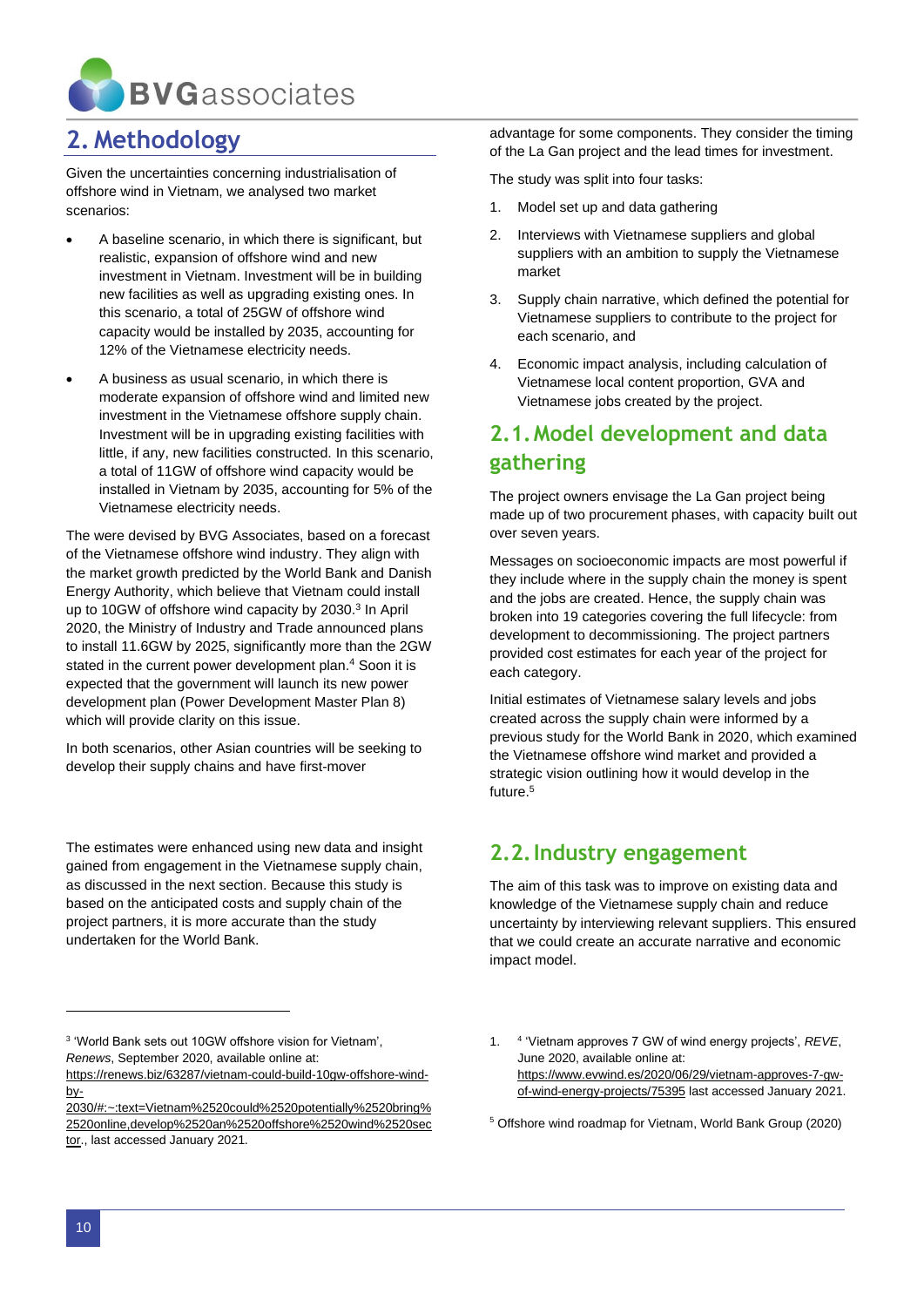We interviewed 13 suppliers (see Table 5). The companies were selected based on their reputation and industry presence, capabilities and interest in the Vietnamese market. They cover multiple parts of the supply chain and

are a combination of Vietnamese and international organisations. They were chosen to provide the most insight and provide knowledge in the most uncertain areas.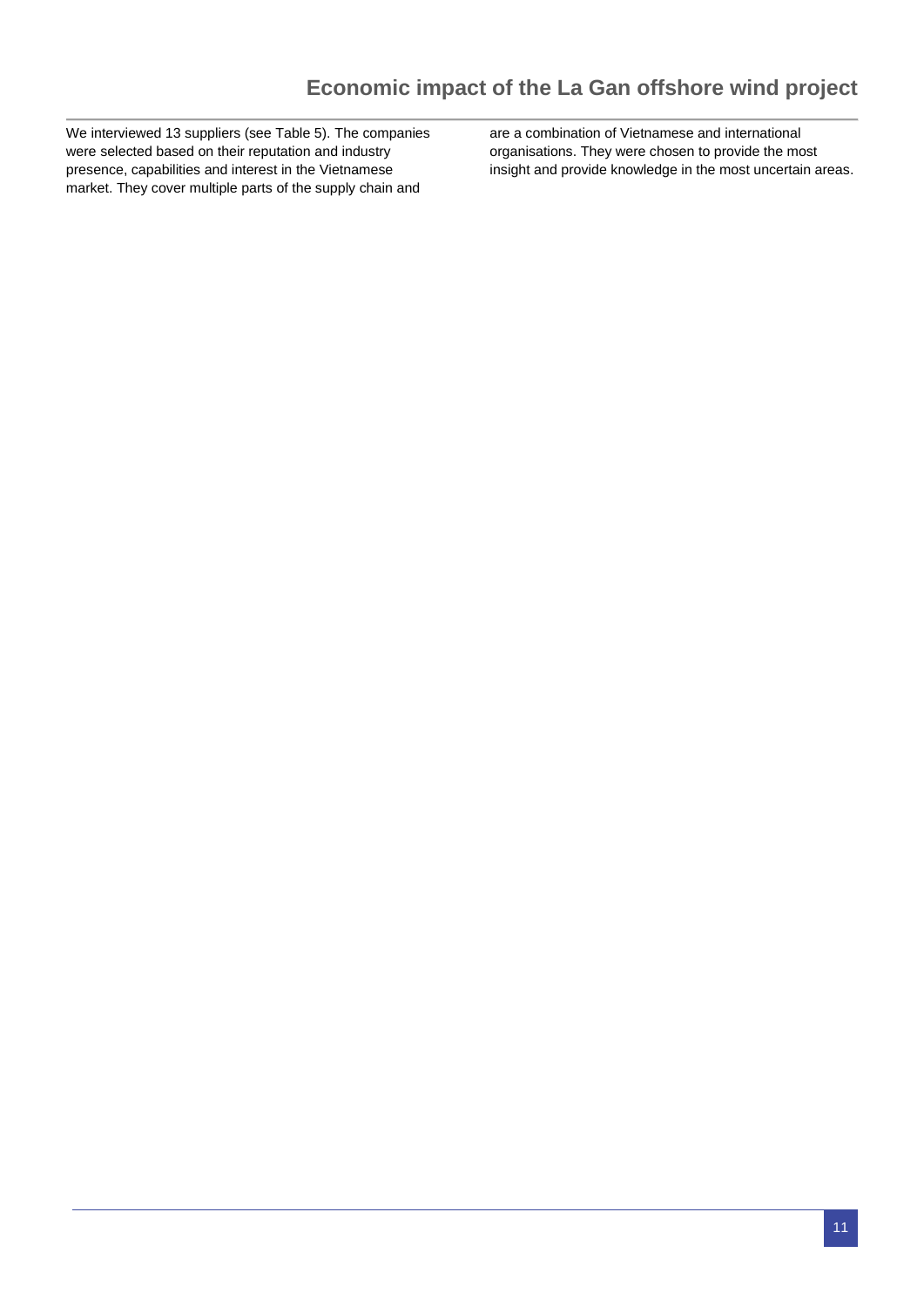

#### <span id="page-11-0"></span>**Table 3 Suppliers that were interviewed.**

| <b>Company name</b>                                                                                                | <b>Location</b><br><b>Main area of</b><br><b>Services provided</b> |                                                                            | <b>Potential services</b>                                                                |                                                            |
|--------------------------------------------------------------------------------------------------------------------|--------------------------------------------------------------------|----------------------------------------------------------------------------|------------------------------------------------------------------------------------------|------------------------------------------------------------|
|                                                                                                                    | supply chain                                                       |                                                                            |                                                                                          |                                                            |
| <b>Northern Center of</b><br><b>Planning and Investigation</b><br>of Marine Resources                              | Development                                                        | Vietnam                                                                    | <b>Site</b><br>assessment/surveys                                                        |                                                            |
| <b>NIRAS</b>                                                                                                       | Development                                                        | International (Denmark)                                                    | <b>Site</b><br>assessment/surveys                                                        |                                                            |
| <b>GE</b>                                                                                                          | <b>Turbine</b>                                                     | International (US)                                                         | <b>Turbine supplier</b>                                                                  |                                                            |
| <b>MHI Vestas Offshore Wind</b>                                                                                    | <b>Turbine</b>                                                     | <b>International (Denmark)</b>                                             | <b>Turbine supplier</b>                                                                  |                                                            |
| <b>CS Wind</b>                                                                                                     | <b>Tower and</b><br>Foundation                                     | Vietnam (tower factory),<br>international<br>organisation (South<br>Korea) | Tower supplier,<br>foundation transition<br>piece, jacket pin piles                      | <b>Foundation supplier</b>                                 |
| <b>Alpha ECC</b>                                                                                                   | Foundation                                                         | Vietnam                                                                    | <b>Turbine foundation</b><br>supplier, offshore<br>substation topside and<br>foundation  |                                                            |
| <b>PetroVietnam Technical</b><br><b>Services Corporation</b><br><b>Mechanical &amp; Construction</b><br>(PTSC M&C) | Foundation                                                         | Vietnam                                                                    | <b>Turbine foundation</b><br>supplier, offshore<br>substation topside and<br>foundation  |                                                            |
| <b>Vietsovpetro</b>                                                                                                | Foundation                                                         | Vietnam                                                                    | <b>Turbine foundation</b><br>supplier, offshore<br>substation foundation<br>supply       | Foundation<br>installation, offshore<br>substation topside |
| <b>LSVINA Cable &amp; System</b>                                                                                   | Cables                                                             | <b>International (South</b><br>Korea)                                      | Cable supplier (array,<br>export and onshore),<br>cable installation                     |                                                            |
| <b>DEME Group</b>                                                                                                  | <b>T&amp;I</b>                                                     | International (Belgium)                                                    | Wind farm construction                                                                   |                                                            |
| <b>Jan De Nul Group</b>                                                                                            | <b>T&amp;I</b>                                                     | International (Belgium)                                                    | Wind farm construction                                                                   |                                                            |
| <b>Semco Maritime</b>                                                                                              | Transmission                                                       | International (Denmark)                                                    | Offshore and onshore<br>substation supplier                                              |                                                            |
| <b>Power Engineering</b><br><b>Consulting Joint Stock</b><br><b>Company 2 (PECC2)</b>                              | Transmission                                                       | Vietnam                                                                    | Onshore substation<br>supplier, grid<br>integration, onshore<br>cable supply and install | Offshore substation<br>design and<br>construction          |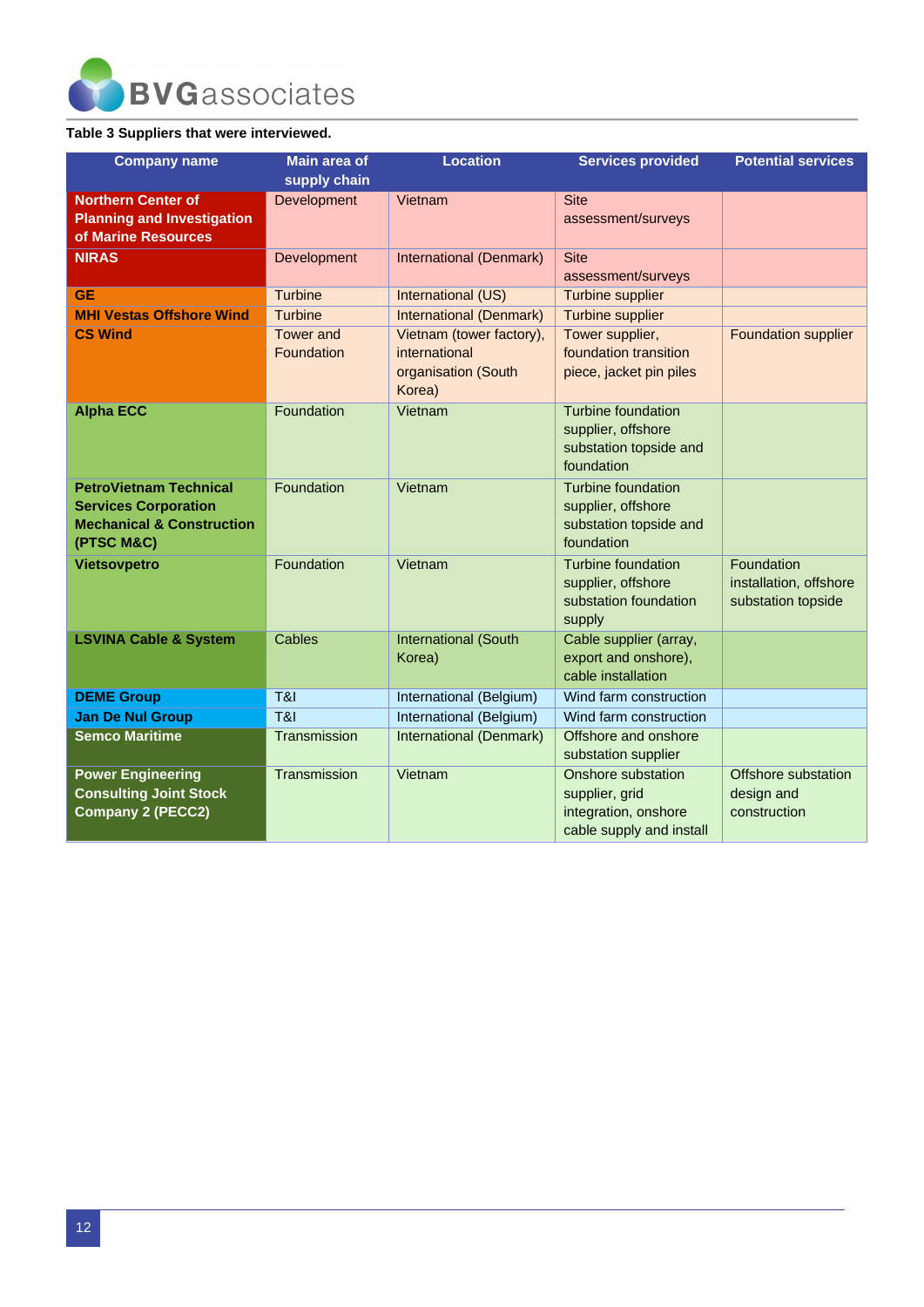We discussed:

- 1. The products and services the company would offer the Vietnamese market
- 2. The products and services in the offshore wind supply chain could be sourced from Vietnam
- 3. The number of local jobs likely to be used to supply these products and services and relative labour costs
- 4. How the situation could change over time, as the offshore wind market in Vietnam grows.

We took detailed meeting minutes, and some participants sent through additional materials containing useful information. Meeting minutes were sent back to the supplier to check, to ensure the conversation has been accurately captured.

We brought all the available information together and used it to formulate the supply chain narrative and economic impact analysis.

### <span id="page-12-0"></span>**2.3.Supply chain narrative**

Using our knowledge of the Vietnamese supply chain and the insight gained through the engagement exercise, we built a picture, or narrative, of the products and services that could be supplied locally or nationally.

This process was informed by:

- The project partners' intentions for the project
- The local and national economic and infrastructure strengths
- Specific known supplier capabilities, and
- The logistical benefits of sourcing locally or nationally.

The narrative is based on the supply chain categories from **Error! Reference source not found.**.

### <span id="page-12-1"></span>**2.4.Economic impact analysis**

Using our model and the data gathered, we then calculated the annual employment created by all phases of the project, distinguishing between direct and indirect jobs. We also calculated the GVA over the project lifetime.

Conventional analyses typically use multipliers based on data collected by governments and other organisations, which is structured around industrial sectors.<sup>6</sup> New industries such as offshore wind are not included, which presents methodological challenges. Our approach is to develop multipliers from first principles based on our own, detailed knowledge of the industry.

The outputs of our analysis were the amount of Vietnamese content in each supply chain category, the number of FTE jobs created and the GVA generated over the full project lifecycle. These results are presented in Section **Error! Reference source not found.**.

The metrics included:

- Direct impacts: those associated with the activity of developers and their major contractors
- Indirect impacts: those associated with the suppliers to the developer or its major contractors, and
- Induced: those associated with the personal spending of the direct and indirect workforce.

<sup>&</sup>lt;sup>6</sup> See, for example data from the Asian Development Bank: [https://data.adb.org/dataset/viet-nam-input-output-economic](https://data.adb.org/dataset/viet-nam-input-output-economic-indicators)[indicators](https://data.adb.org/dataset/viet-nam-input-output-economic-indicators)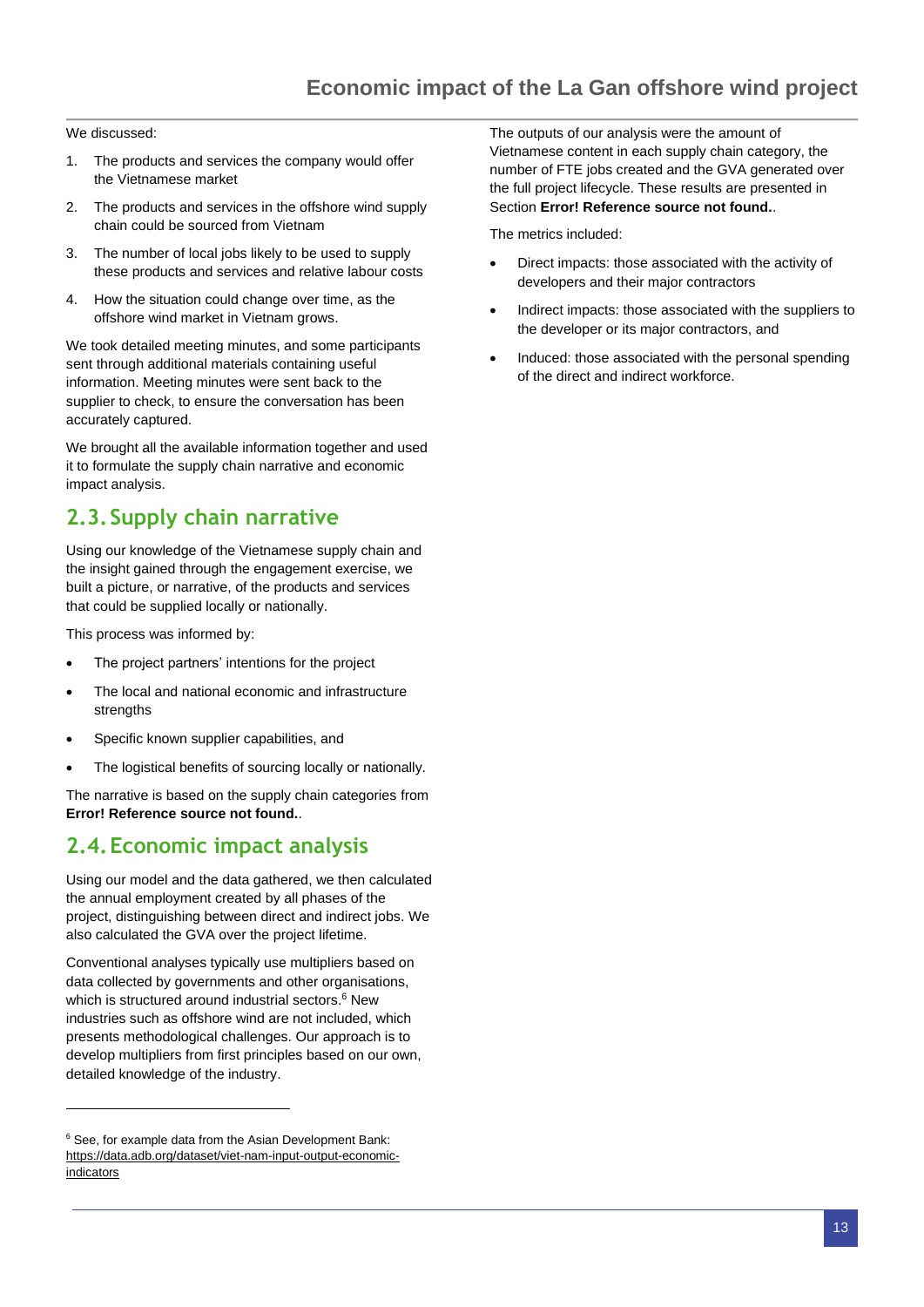

### <span id="page-13-0"></span>**3. Results**

### <span id="page-13-1"></span>**3.1.Supply chain narrative**

This section describes the potential for Vietnamese companies to supply products and services across the full supply chain.

#### **Surveys and studies**

Vietnam's first offshore (mainly intertidal) wind farms have had Vietnamese developers and used local supply chains for survey and engineering studies. These will have been active in other maritime sectors such as shipping and oil and gas. Examples are PTSC and Vietsovpetro.

There are benefits of using a local supply chain during development because these companies will have a good understanding of relevant Vietnamese regulations and local companies can minimise logistics and labour costs. The barriers to entry are low, with investments mainly in skills to meet the needs of offshore wind.

As the industry developers, in both market scenarios, global developers are likely to become increasingly involved, in many cases partnering with local developers. The development supply chain is likely to remain mostly Vietnamese, although global developers are likely to use specialist engineering firms active in more established markets. Many of these firms will build a local presence in the high market scenario.

Vietnamese companies can do the majority of offshore surveys, including:

- Geophysical and hydrographic surveys
- Ornithological surveys and marine mammal monitoring, and
- Community impact studies and stakeholder engagement.

Some expertise is sourced from outside Vietnam to take account of specific offshore wind aspects. There are Vietnamese vessels suitable for geotechnical surveys, however international vessels and crews are typically preferred to ensure quality and alignment with international health and safety standards.

There are vessels within Vietnam that can carry out the surveys required for offshore wind, for example NIRAS use the Vietnamese Petroleum Institute (VPI-CPSE) for environmental surveys. Most of the work can be done by Vietnamese companies. CPIM uses Vietnamese oil and gas vessels for most surveys, taking advantage of low rates when the market is quiet. Vietnam does not have geotechnical survey vessels and there is a role for international companies such as Fugro. There are Vietnamese companies that know the environment and metocean conditions well, and Vietnamese content is therefore high.

There are some aspects where international labour is preferred; these include archaeological studies, navigational risk assessment and landscape studies. Here, the Vietnamese market has less experience, and the work tends to involve heavy data analysis rather than taking measurements in the field. It is relatively straightforward to undertake the work remotely.

Foreign companies can do offshore surveys in Vietnam for studies and research, but not for commercial work. Also, removal of unexploded ordinance from the sea bed must therefore be done by the Vietnamese military. It is unclear how these regulations might change into the future; easing of these restrictions could allow international companies to get more directly involved in survey activities without needing to partner with local firms.

While local companies are involved in surveys, the development process can be coordinated from outside Vietnam. For example, NIRAS manages its development activities from Taipei with some staff operating from its Vietnamese office. They are subcontracting about half of the surveys and field work to Vietnamese suppliers.

#### *Business as usual scenario*

All surveys are done by Vietnamese companies with exceptions such as geotechnical surveys, archaeological studies, navigational risk assessment and landscape studies.

#### *Baseline scenario*

As this work has begun for Vietnam, the baseline scenario is the same as the business as usual scenario.

#### **Turbine**

With the involvement of global developers, we anticipate that Vietnamese wind farms will use turbine suppliers that dominate the European and US markets, since these are likely to offer the lowest cost of energy.

#### *Nacelles and hubs*

Vietnam has no turbine assembly facilities and the turbines for Vietnam's first offshore wind projects have been onshore products from global suppliers.

As east Asian markets develop, global turbine suppliers will see value in localising their activities. This will reduce transport costs, although decisions are likely to be driven by capacity constraints at existing factories. Local content requirements may also bring forward decisions to localise. At the same time, suppliers are cautious, as their nacelles and hubs have complex supply chains and components that are critical to turbine performance and reliability. The risks of localising the supply chain are therefore high.

Political and market considerations have driven investment in nacelle assembly factories by Siemens Gamesa and MHI Vestas in Taiwan, and GE is committed to a factory in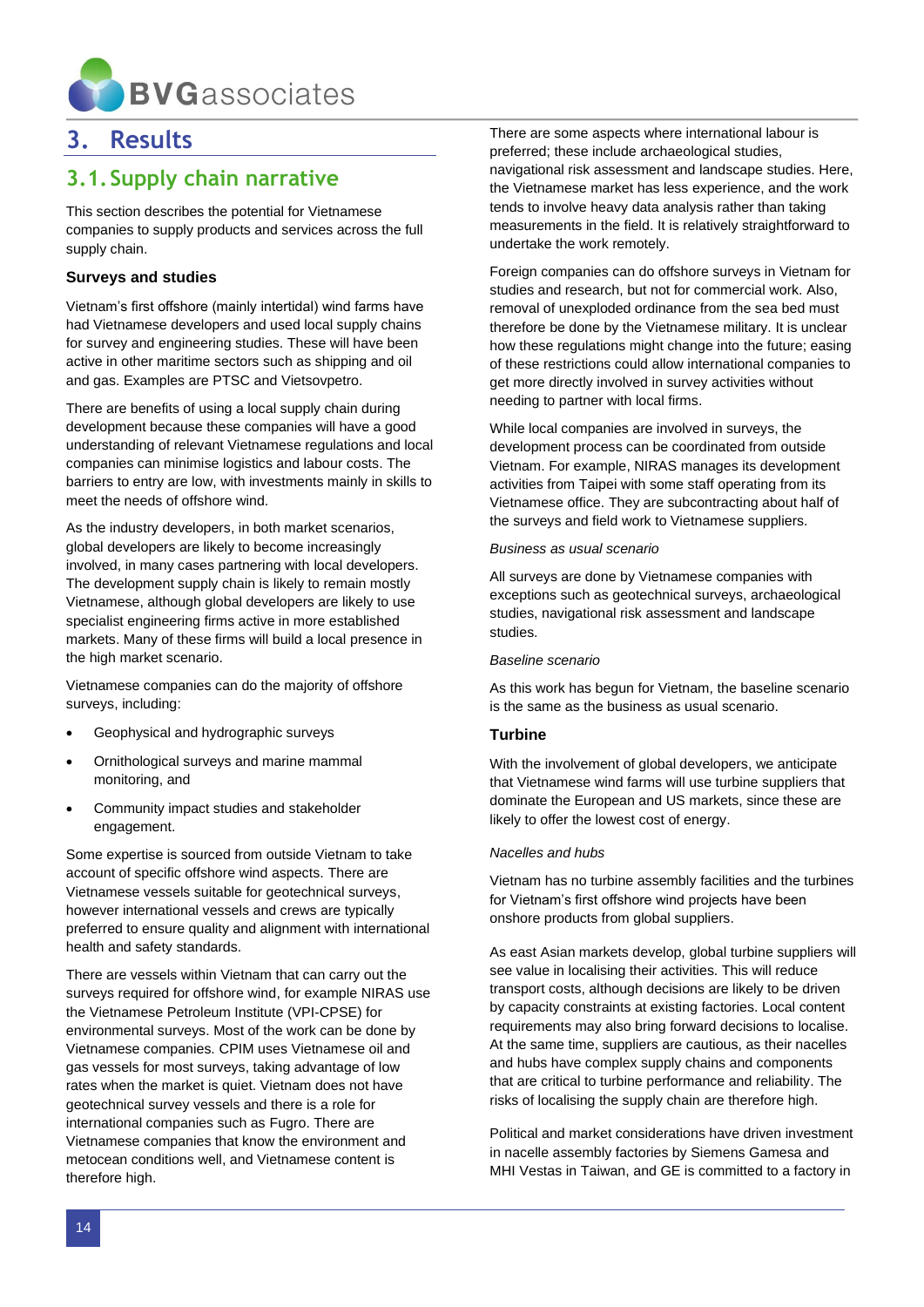Guangdong province China. It is likely that this decade, leading wind turbine suppliers will each only establish one set of facilities in east Asia. The opportunity for Vietnam is most likely to come in the supply chain, for example low voltage internal cabling for all turbine suppliers, where it has existing strengths.

There are some examples of components that the major suppliers manufacture in Vietnam. For example, GE manufactures some electrical equipment, notably some generator parts for the Haliade X in Haiphong, which are shipped abroad for assembly. This is a small part of the overall turbine, with more production taking place in China. We do not expect this part of the supply chain to grow in Vietnam as new factories are expensive and unnecessary because parts can be moved relatively easily by road.

#### *Blades*

Vietnam has no blade production facilities. The transport costs of blades are high, and manufacture is relatively easy to localize as its supply chain is mostly materials from commodity suppliers. The benefits of local supply of these commodities are much lower than for the finished blade. Given the growing offshore wind market in the region, global turbine suppliers are likely to invest in east Asian manufacturing facilities if they have confidence in their future order pipeline. MHI Vestas and Siemens Gamesa have made commitments to Taiwan and the opportunity for Vietnam is most likely to come from the supply of composite materials. For example, Triac Composites and An Viet Long supply carbon fiber products, although we are not aware of any Vietnamese materials being used currently.

A blade factory would cost approximately €150 million, assuming two blade moulds, and support about 700 jobs. There would need to be a strong pipeline of projects to support such an investment, which we do not foresee for the timescale of the La Gan project.

#### *Towers*

CS Wind has a tower production facility in the south of Vietnam, which currently supplies towers to the onshore market. The facility has river access and is close to a port, so CS Wind could look to use this for offshore towers, but some turbine suppliers note that access could be an issue for larger towers.

There are logistical benefits in local supply and in the high growth scenario, there is logic in a coastal Vietnamese facility designed to meet demand from the offshore market. Tower production is largely automated, and Vietnam has a suitably qualified workforce. Tower internals can also be obtained from within Vietnam. Steel plate and flanges are likely to be sourced from Japan or Korea.

Investment risks in tower production facilities are high because it would need at least two customers and turbine suppliers typically do not give long-term contracts to tower suppliers. Profit margins are typically small. Any new facility could support exports and the onshore wind market.

A tower factory with a 1GW annual capacity would create about 150 jobs and cost about €100 million. There would need to be a strong pipeline of projects for a turbine supplier to invest in such a facility. A 1GW offshore wind farm could serve as a suitable anchor project, but there would need to be a continuous market of more than 1GW a year over 10 or more years for a supplier to make the business case.

#### *Business as usual scenario*

There are a small number of turbine electrical components supplied from Vietnam, but most turbine components are imported.

#### *Baseline scenario*

In addition to the business as usual scenario, a tower factory is built in Vietnam. Blades and finished nacelles and hubs are imported.

#### **Balance of plant**

#### *Foundations*

There are logistical benefits in the local supply of foundations, particularly for jackets which are costly to transport. The final decision of foundation concept will be made following geological studies.

Vietnam has significant steel fabrication skills, particularly from shipbuilding and oil and gas. There is a significant opportunity for Vietnamese companies in foundation fabrication. Key companies are likely to be Alpha ECC, PetroVietnam Construction, PetroVietnam Marine Shipyard, PTSC and Vietsovpetro.

Even established steel fabrication facilities will require investment to enable the high volume and lean manufacturing needed for offshore wind. Investment risks are high in the low market scenario because of uneven demand but lower in the high market. Risks can be offset if there is clarity over the location of future projects and the foundation technologies likely to be adopted by the industry.

Suppliers that we interviewed indicated that they can supply monopile and jackets to the Vietnamese markets. These suppliers have experience of manufacturing steelwork for oil and gas platforms, and within Vietnam there is a large and capable workforce of engineers. In addition to the interviewed foundation suppliers, CS Wind is also considering investing in a foundation factory, with a decision expected in 2021.

Steel tends to be sourced from outside Vietnam, usually from Korea or Japan. The companies have also indicated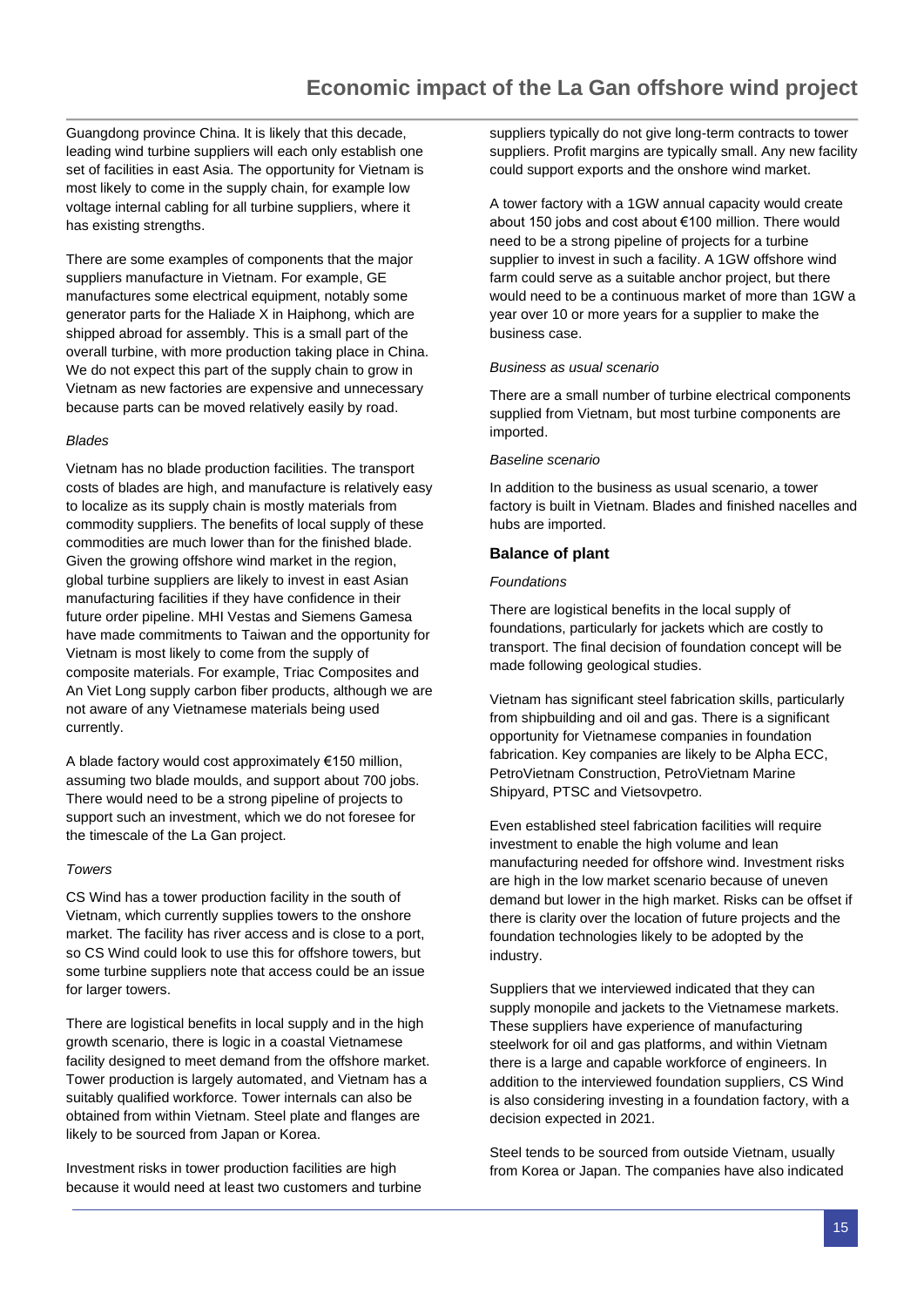

that they would look to export foundations to other Asian countries in the medium term and Europe longer term.

#### *Array and export cable supply*

Vietnam has no subsea cable production capability. The logistical benefits are few because in many cases a single cable vessel can transport all the cable for a project from the factory in one or two journeys. Subsea cable factories in China, Japan and Korea are likely to be used for Vietnamese projects. As the Asian market grows, new investment is likely to be necessary, but cable suppliers typically seek to expand existing facilities rather than invest at new sites. This is because long lead times for new factories with low market certainty mean a significant investment risk. Suppliers are also cautious about diluting their technical competency at their centres of excellence.

The growth of the industry from intertidal areas to locations further from shore could drive interest in establishing HV cable and equipment capabilities. The size of the market will dictate any future Vietnamese presence. LS Cable reports that its export cable factory has a full order book for two years. The growth of offshore wind in Vietnam and other Asian markets could lead to suppliers investing in new or existing facilities to grow the supply. Whether Vietnam or another country was chosen for a new factory would depend a lot on the growth of the Vietnamese market compared to other countries, and also the regional strategy of the supplier.

#### *Offshore substation supply*

To date intertidal offshore wind farms in Vietnam have been built without an offshore substation and there has been no local experience in other markets.

Offshore wind substation supply has synergies with shipbuilding and oil and gas platform supply as it requires steel fabrication and systems integration skills. Substations are typically one-off designs and therefore new entrants do not need to make investments to enable efficient volume production.

Current suppliers in other markets typically work from existing sites because of the uneven demand and the fact that little specific investment is needed.

Vietnam has several fabricators with the skills and experience to supply substations, potentially through joint ventures with electrical equipment suppliers.

Vietnam also has the capability to supply electrical components. ABB has a transformer factory in Hanoi, and it has high voltage and medium voltage power product factories in Bac Ninh.

The offshore wind industry is typically too small to drive electrical equipment manufacturing investments in new

locations. The power transmission and distribution sector is significantly larger and uses similar products.

Vietnamese companies are very interested in supplying substation topsides, and there are similarities with oil and gas platforms. Three of the companies that we interviewed indicated that they could supply these relatively easily: Alpha ECC, PTSC and Vietsovpetro. Companies with onshore experience could also get involved, for example PECC2 indicated that it could design offshore substations and could also build in the future. There is a large amount of expertise and engineering knowledge in Vietnam that could be used.

International companies are also interested in the market, for example Semco Maritime. These organisations could take on an EPCI contract for substation delivery, designing the substation and partnering with Vietnamese shipyards which would fabricate the topside. While some electrical components could be sourced from Vietnam, the majority would be imported from elsewhere in east Asia. Some elements, such as systems used for health and safety, will come from Europe.

#### *Onshore infrastructure*

Onshore infrastructure includes the onshore export cable, the onshore substation and the operations base. There are significant synergies with the rest of the civil engineering sector and this work is invariably provided by local companies. No significant investment by Vietnamese companies is likely to be necessary.

Onshore cable can be produced in Vietnam, for example LS Cables produced onshore cabling for the Hornsea project from Vietnam.

Substation construction can be done by local Vietnamese companies; for example, PECC2 has a significant track record in developing the Vietnamese power network and connecting capacity onto the grid. Some components are sourced from Vietnam, for example the transformers and medium voltage cables, however the majority are sourced from outside Vietnam (including switchgear, circuit breakers, shunt reactors and other power electronics).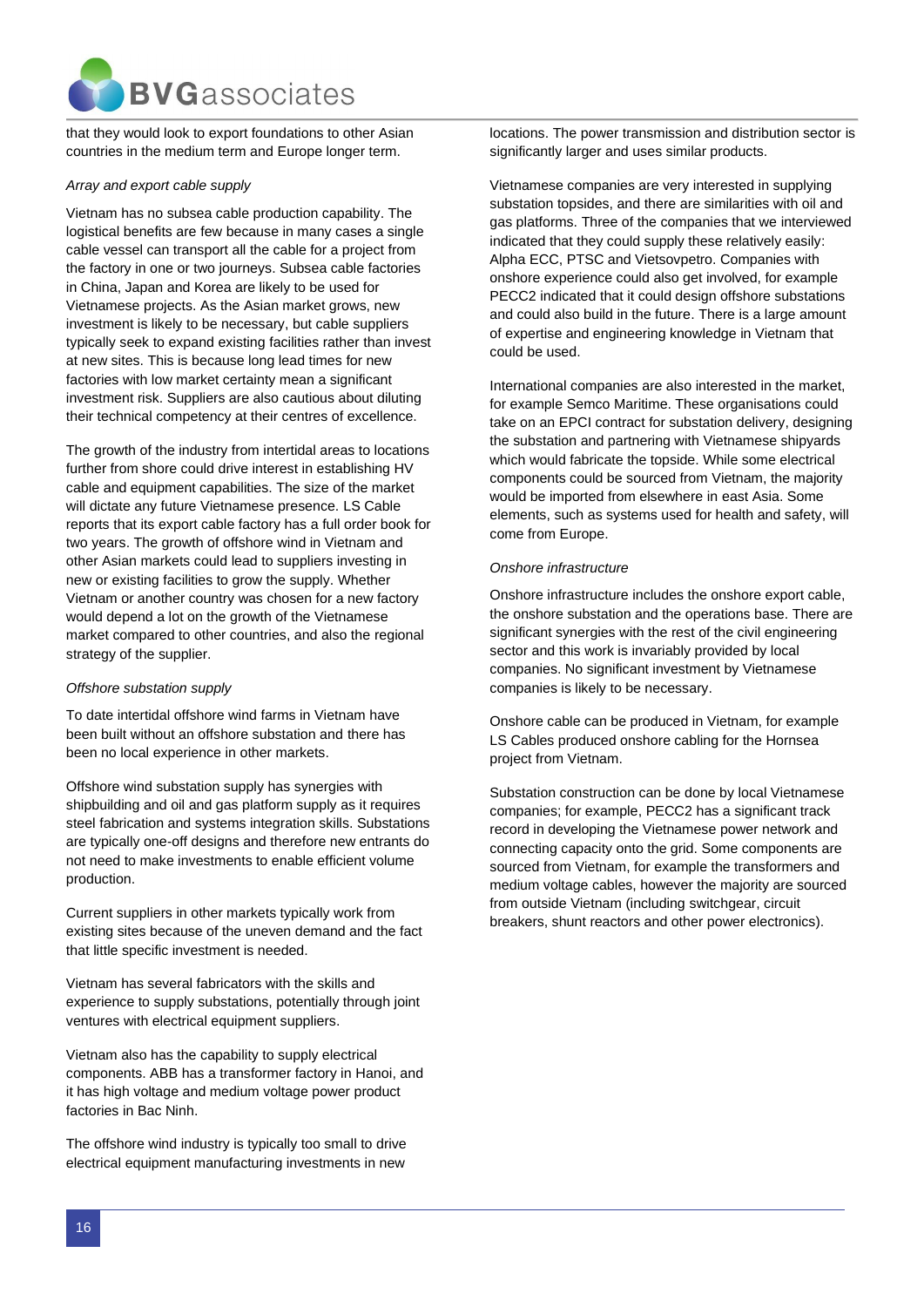*Business as usual scenario*

- Foundation components are sourced from Vietnam.
- Array and export cabling come from outside Vietnam.
- Vietnamese companies supply all onshore low voltage electrical equipment and the offshore substation topside, but the offshore substation electrical equipment and engineering and project management is done mostly with international labour.

#### *Baseline scenario*

- Foundations are supplied by Vietnamese companies for both phases.
- A factory is set up in Vietnam, to supply export cables for the second phase.
- Other aspects (array cables and substations) are the same as the business as usual scenario.

#### **Installation and commissioning**

#### *Turbine and foundation installation*

Pre-assembly at the port and final assembly at the wind farm site are undertaken by the turbine supplier. Conventional fixed offshore wind farms use specialist jackup vessels built almost exclusively for offshore wind use. Vietnam currently has no suitable vessels.

Foundations may be installed by a jack-up vessel (which may also be used for turbines) or a floating heavy lift vessel. While Vietnam has floating construction vessels with cranes, these do not have the lifting capacity (up to 2,000t) needed for offshore wind foundations.

Vietnam has oil and gas contractors and shipping companies with significant experience working offshore and, in theory, these could enter the market with investment.

Offshore wind vessels can work in any country, notwithstanding any restrictive legislation. The offshore wind industry has seen a significant number of new vessels built, which suggests low barriers to investment. Joint ventures with established European contractors would further reduce investment risk. Several vessels are already under construction in Japan.

A challenge has been balancing the capital cost of the vessel while ensuring that it continues to be capable of installing the ever-increasing size of turbines and foundations.

The larger jack-up vessels needed for installation will come from Europe. Installation contractors like DEME Group and Jan de Nul, with interest in the Vietnamese market, have their own vessels and will have their own crew. Smaller ancillary vessels will be Vietnamese and have Vietnamese crew. These vessels will include guard vessels (typically

coastguard or fishing vessels), tugs, crew transfer vessels and barges. Vietnamese labour will also be used in the marshalling yard. There is a lot of skilled labour in Vietnam, but Vietnamese companies are less experienced in offshore wind and so this part of the supply chain will be a combination of Vietnamese and international expertise.

The approach towards health and safety is very different in Vietnam to Western Europe. One supplier indicated to us that the standards do not match those internationally recognised, and so extra European expertise is used to meet the requirements of contractors and lenders. There are increased insurance costs for international contractors when working in Vietnam.

Equipment sourced locally for these marine operations will include health and safety equipment, port facilities and fuel, offshore personnel vessel supplies, catering services and vessel maintenance services.

Vietnamese companies have expressed interest in installing as well as supplying foundations, for example Vietsovpetro and Alpha ECC which have links to vessels used in the oil and gas industry. Offshore wind installation vessels are specialised and are long term investments, costing hundreds of millions of US dollars. This would require a large pipeline of projects to make the business case.

#### *Array and export cable installation*

The techniques for laying cables for intertidal projects has similarities with the inshore export cable laying process for conventional offshore wind farms. Otherwise, the expertise and equipment for conventional offshore projects are distinct. Array and export cable installation can in theory use the same vessels and equipment, but optimal solutions differ. Array cable laying vessels need to be manoeuvrable but do not need high carrying capacity. Export cable laying vessels are typically larger, to carry the full length of an export cable. Ideally, they can also operate in shallow water.

Offshore wind cable laying is technically challenging, particularly the process of pulling in and terminating the cable at the base of the turbine, and the risks of entering the market are significant. As well as the investment in vessels, inexperienced cable-laying companies have suffered project delays in established offshore wind markets and the financial consequences can be severe. A partnership with an established contractor would lower this risk.

In our interview with LS Cables, it indicated that it could install offshore wind farm cables using its own vessels. This could include Vietnamese crew and technicians but would depend on the details of the project. It said that there are sufficient vessels and expertise in Vietnam for the work to be done locally, but this may become challenging as farms are built further from shore.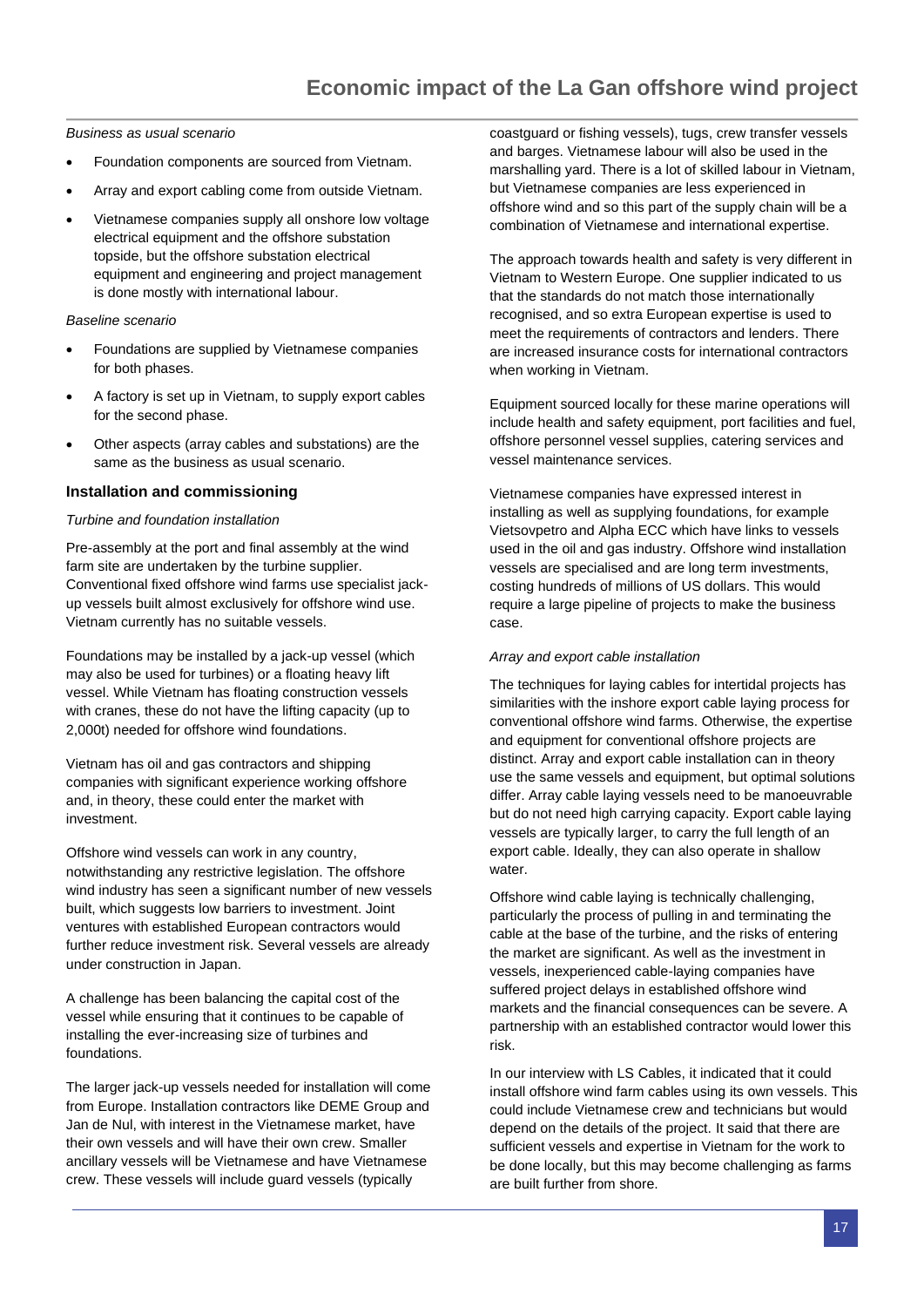

#### *Offshore and onshore substation installation*

Offshore substation installation includes the foundation (usually a jacket) installation and the substation platform installation.

The substation foundation is typically installed in the same way as a turbine foundation. It may use similar vessels and may be delivered as part of the turbine foundation installation contract. Our conclusions are therefore the same as for turbine foundation installation. Vietnam has contractors with the skills to undertake the work but not the vessels for current needs.

The substation platform is likely to weigh more than 2,000t. In most cases it is transported to site by a barge then lifted into position by a heavy lift vessel. These vessels are typically 'borrowed' for short-term use from the oil and gas fleet, but none are currently operated by Vietnamese companies.

Onshore substation installation is very similar to the construction of other power transmission infrastructure and Vietnam has suitable expertise to undertake the work.

#### *Business as usual scenario*

- Turbine and foundation installation are done by an international vessel, with Vietnamese support vessels using Vietnamese crew
- The cable installation vessel is international, with some Vietnamese crew, and the ancillary vessels are Vietnamese.
- The offshore substation is installed by European vessels and the onshore substation using Vietnamese labour.
- The onshore substation is constructed by Vietnamese companies and labour.

#### *Baseline scenario*

- For the second phase, a local vessel is used for foundation and cable installation, with some international crew, and the ancillary vessels are Vietnamese.
- Other aspects (turbine and substation installation) are the same as the business as usual scenario.

#### **Operations, maintenance and service**

#### *Wind farm operation*

Wind farm operation combines some of the asset management expertise in onshore wind along with offshore logistics. Vietnam has a growing onshore wind industry and therefore has the relevant asset management skills. Offshore logistics expertise is found in Vietnam's oil and gas and shipping industries, although investment in skills and vessels will be necessary. Key companies could be

Hai Duong Company, PTSC, Tan Cang Offshore Services and Vietsovpetro,

The barriers to entry are generally low, revenue streams long-term and benefit of local supply high, which suggests potentially high competition in time.

#### *Turbine maintenance and service*

Turbine maintenance and service is typically undertaken by the turbine supplier, generally under a service agreement of up to 15 years. A local workforce will be used for much of the work, and there is an opportunity for local companies offering inspection services and technicians during planned maintenance and unplanned service activities in response to turbine faults. These skills can be found in Vietnam's onshore wind industry. The barriers to entry are low and investment will be mainly focused on ensuring a high-level skills base.

#### *Balance of plant maintenance and service*

Balance of plant maintenance and service covers foundations and the array and export cables and the substations. Cable maintenance and service is the most significant, with cable failures the biggest source of insurance claims in offshore wind, typically due to mechanical damage caused to the cables. It uses similar equipment to cable installation as array cables are often replaced rather than repaired, and the same companies could undertake the work.

Foundation maintenance and service includes inspections for corrosion or structural defects above and below the water line, and cleaning and repairing areas above the water line. Vietnamese companies such as Tan Cang Offshore Services are well suited to this work.

Substation maintenance and service may be undertaken by the electrical system supplier or subsidiaries of Electricity Vietnam but it is likely that companies offering operational support to oil and gas platforms could undertake this work, such as PTSC, Thien Nam Offshore Services and Vietsovpetro.

#### *Business as usual scenario*

- Operations and turbine maintenance and service are undertaken using Vietnamese labour but in many cases employed by global companies.
- Balance of plant maintenance uses local vessels but uses global contractors

#### *Baseline scenario*

- Operations and turbine maintenance and service is the same as the business as usual scenario.
- More Vietnamese companies are used for balance of plant maintenance.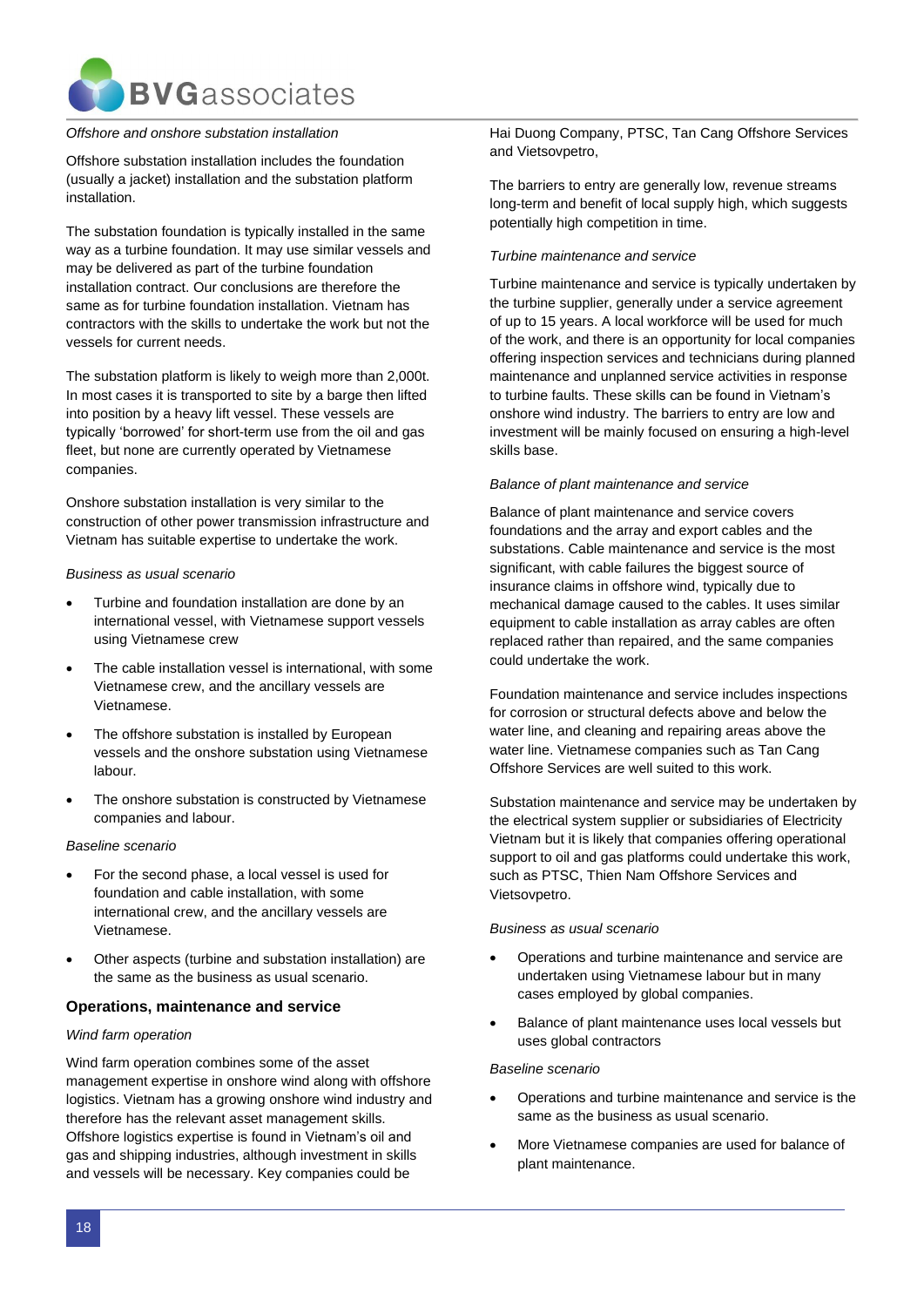#### **Decommissioning**

Decommissioning strategies have not yet been developed in established markets. It is most likely that vessels that have been used for installation will also support decommissioning. Companies active in decommissioning could therefore be Huy Hoang Logistic & Transportation, PTSC, Tan Cang Offshore Services, Thien Nam Offshore Services and Vietsovpetro.

Subject to future regulatory changes, the first phase may be decommissioned in around 2046 according to current wind power PPA structure in Vietnam. By this date, if the Vietnamese market continues to grow, then it is possible

that Vietnamese vessels will exist that are suitable for decommissioning purposes.

*Business as usual scenario*

• We assume that a global jack-up is used for decommissioning, with Vietnamese support vessels to assist the operations.

#### *Baseline scenario*

• We assume that a Vietnamese jack-up or heavy lift vessel can be used for decommissioning, with Vietnamese ancillary vessels to assist the operations.

#### <span id="page-18-0"></span>**Table 4 Supply chain narrative summary. V is predominantly Vietnamese (>60% Vietnamese content); I is predominantly international (<40% Vietnamese content) and V / I is a combination (40-60% Vietnamese content).**

| <b>Expenditure</b><br>type | <b>Level 1</b>                               | <b>Level 2</b>                             | <b>Baseline</b> |                | <b>Business as usual</b> |                |
|----------------------------|----------------------------------------------|--------------------------------------------|-----------------|----------------|--------------------------|----------------|
|                            |                                              |                                            | Phase 1         | Phase 2        | Phase 1                  | <b>Phase 2</b> |
| <b>DEVEX</b>               | <b>Development and</b><br>project management | Project development<br>(DEVEX)             | V/I             | V/I            | V/I                      | V/I            |
|                            |                                              | Project management<br>(Construction phase) | $\mathbf{I}$    | I              | T                        | L              |
|                            | <b>Turbine</b>                               | <b>Turbine supply</b><br>agreement         | $\mathbf{I}$    | $\mathsf{I}$   | T                        | $\mathsf{I}$   |
|                            | Foundation supply                            | <b>Foundation supply</b>                   | V/I             | V/I            | $\overline{1}$           | V/I            |
|                            | Array cable supply                           | Array cable supply                         | $\mathbf{I}$    | $\mathbf{I}$   | $\overline{1}$           | $\mathsf{I}$   |
|                            | Export cable supply                          | Export cable supply                        | $\mathbf{I}$    | V/I            | $\overline{1}$           | $\mathsf{I}$   |
|                            | Onshore and<br>offshore substation<br>supply | Onshore and offshore<br>substation supply  | $\vee$          | $\vee$         | $\vee$                   | $\vee$         |
| <b>CAPEX</b>               | Operational<br>infrastructure                | Operational<br>infrastructure              | $\vee$          | $\vee$         | $\vee$                   | $\vee$         |
|                            | Installation and                             | Turbine installation                       | $\overline{1}$  | Ī              | Ī                        | $\mathbf{I}$   |
|                            | commissioning                                | <b>Foundation installation</b>             | $\mathbf{I}$    | $\overline{V}$ | Ī                        | $\mathbf{I}$   |
|                            |                                              | Array cable installation                   | $\overline{1}$  | V/I            | $\overline{1}$           | $\mathsf{I}$   |
|                            |                                              | Export cable installation                  | $\mathbf{I}$    | V/I            | $\mathbf{I}$             | $\mathbf{I}$   |
|                            |                                              | Substation installation                    | $\vee$          | $\vee$         | $\vee$                   | $\vee$         |
|                            |                                              | Construction port                          | $\vee$          | $\vee$         | $\vee$                   | $\vee$         |
|                            | Operations,                                  | Wind farm operation                        | $\vee$          | $\vee$         | $\vee$                   | $\vee$         |
|                            | maintenance and<br>service                   | Turbine maintenance<br>and service         | V/I             | $\vee$         | V/I                      | $\vee$         |
| <b>OPEX</b>                |                                              | Balance of plant<br>maintenance            | V/I             | V/I            | ı                        | V/I            |
|                            |                                              | Transmission<br>maintenance                | $\mathbf{I}$    | V/I            | T                        | V/I            |
|                            | Decommissioning                              | Decommissioning                            | $\vee$          | $\vee$         | V/I                      | V/I            |